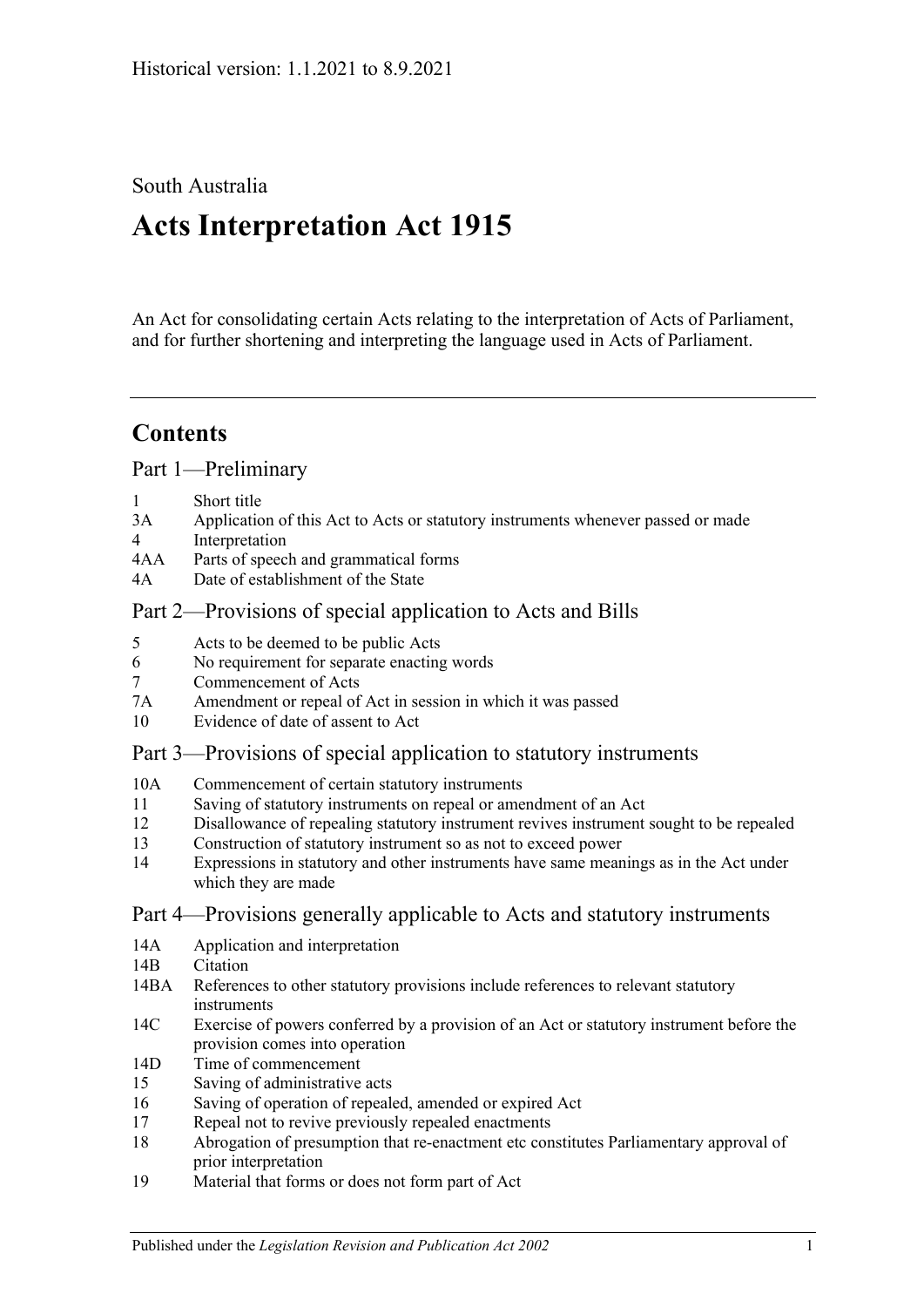- 19A [Examples](#page-12-3)
- 20 [Rules of construction to be applied in determining whether an Act binds the Crown](#page-13-0)
- 21 [Act deemed always speaking](#page-13-1)
- 22 [Construction that would promote purpose or object of an Act to be preferred](#page-13-2)
- 22A [Construction of Act so as not to exceed power of State](#page-13-3)
- 22B [Declaration of validity of laws made before Australia Acts](#page-14-0)
- 23 [Act to be done by Governor to mean by him with advice of Executive Council](#page-14-1)
- 24 [When Act or provision deemed to be substituted for another](#page-14-2)<br>25 Variation of forms
- [Variation of forms](#page-14-3)
- 26 [Interpretation of words relating to gender or number](#page-14-4)
- 27 [Provisions as to limitation of time](#page-15-0)
- 27A [Sitting days](#page-15-1)
- 28 [Measurement of distances](#page-15-2)
- 28A [Standard scales for penalties and expiation fees](#page-15-3)
- 29 [Fines etc to be paid into Treasury](#page-16-0)
- 30 [Penalties](#page-16-1)<br>33 Service b
- [Service by post](#page-16-2)
- 34 ["May" imports a discretion, "shall" is imperative](#page-17-0)
- 35 [Words applying to occupant of public office to apply to successive occupants](#page-17-1)
- 36 [Power to appoint includes power to remove etc](#page-17-2)
- 36A [Gender balance in nomination of persons for appointment to statutory bodies](#page-17-3)
- 37 [Powers may be exercised from time to time](#page-18-0)
- 37A [Manner in which certain powers and functions may be exercised by a delegate](#page-18-1)
- 39 [Variation, revocation and expiration of regulations, rules or by-laws](#page-18-2)
- 40 [Prescribing matters by reference to other instruments](#page-19-0)
- 42 [Who may proceed for recovery of penalties](#page-19-1)
- 44 [Interpretation of references to summary proceedings, complaints](#page-19-2) etc
- 45 [Rounding down of monetary amounts](#page-20-0)
- 50 [Offences punishable under more than one law](#page-20-1)
- 51 [Production of records kept by computer or other process](#page-20-2)
- 52 [Bodies corporate and signing or execution of documents](#page-20-3)

[Legislative history](#page-21-0)

#### <span id="page-1-0"></span>**The Parliament of South Australia enacts as follows:**

# **Part 1—Preliminary**

#### <span id="page-1-1"></span>**1—Short title**

This Act may be cited as the *Acts Interpretation Act 1915*.

#### <span id="page-1-2"></span>**3A—Application of this Act to Acts or statutory instruments whenever passed or made**

Subject to this Act, this Act applies to, or in relation to, an Act or statutory instrument whenever passed or made.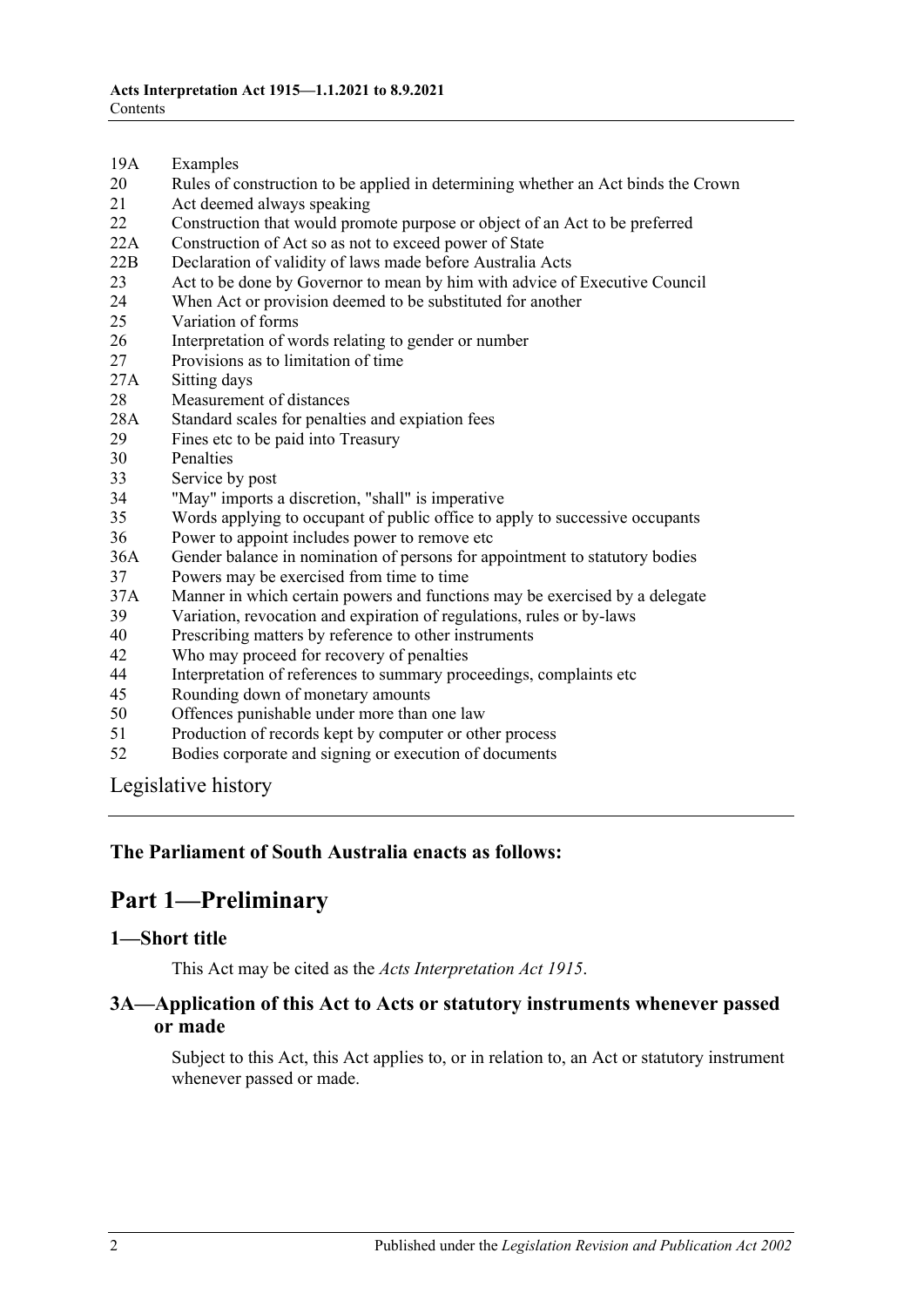#### <span id="page-2-0"></span>**4—Interpretation**

(1) In this Act and in every other Act or statutory instrument, unless the contrary intention appears—

*Act* means—

- (a) an Act of the Parliament of South Australia or an Act or ordinance of some earlier legislative authority in South Australia; or
- (b) an Act of the Imperial Parliament that has been received into the law of South Australia or applies to South Australia by paramount force;

*ADI* means an authorised deposit-taking institution within the meaning of the *Banking Act (Cwth)*;

*administrative unit* means an administrative unit of the Public Service;

*AS* or *Australian Standard* or *AS/NZS* or *Australian/New Zealand Standard* means a standard published by or under the authority of Standards Australia (alone or jointly with others);

*Australia Acts* means—

- (a) the *Australia Act 1986* of the Commonwealth; and
- (b) the *Australia Act 1986* of the United Kingdom;

*Australian citizen* means a person who is an Australian citizen under the provisions of the *Australian Citizenship Act 1948* of the Commonwealth;

<span id="page-2-1"></span>*bank* means an ADI that is permitted under the *Banking Act (Cwth)* to assume or use—

- (a) the word "bank", "banker" or "banking"; or
- (b) any other word (whether or not in English) that is of like import to a word referred to in [paragraph](#page-2-1) (a);

*bank cheque* or *banker's cheque* means a cheque that an ADI draws on itself;

*bank holiday* means a day that is, under the *[Holidays Act](http://www.legislation.sa.gov.au/index.aspx?action=legref&type=act&legtitle=Holidays%20Act%201910) 1910*, a bank holiday;

*Banking Act (Cwth)* means the *Banking Act 1959* of the Commonwealth, as amended from time to time and includes an Act enacted in substitution for that Act;

<span id="page-2-2"></span>*building society* means an ADI that is permitted under the *Banking Act (Cwth)* to assume or use—

- (a) the expression "building society"; or
- (b) any other expression (whether or not in English) that is of like import to the expression referred to in [paragraph](#page-2-2) (a);

*commencement*, in relation to an Act or statutory instrument, means the day or time on which the Act or statutory instrument comes into operation;

*the Commonwealth* means the Commonwealth of Australia;

*Court of Appeal* means the Court of Appeal Division of the Supreme Court;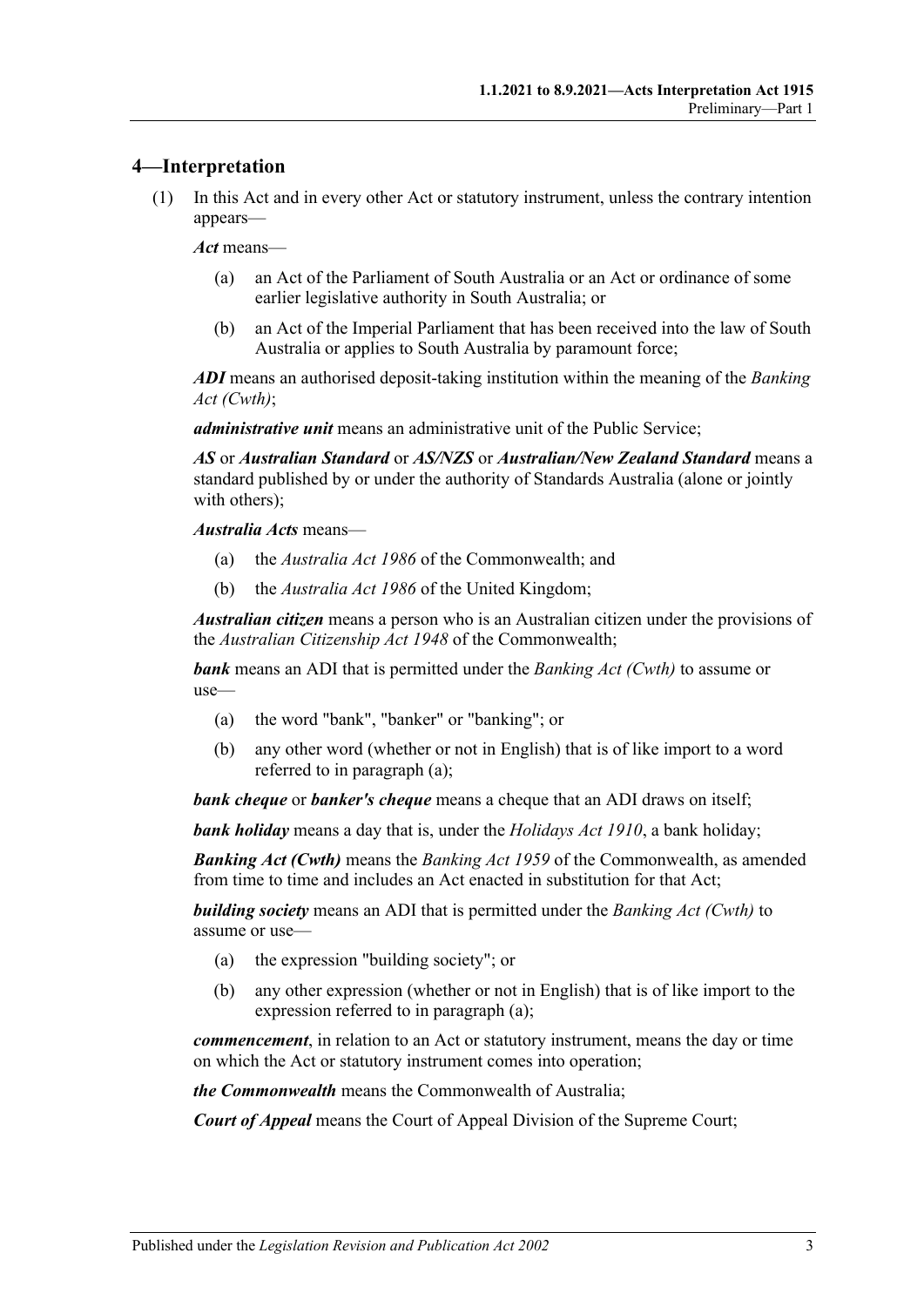<span id="page-3-0"></span>*credit union* means an ADI that is permitted under the *Banking Act (Cwth)* to assume or use—

- (a) the expression "credit union"; or
- (b) any expression (whether or not in English) that is of like import to the expression referred to in [paragraph](#page-3-0) (a);

*data storage device* means any article or material (for example, a disk) from which information is capable of being reproduced, with or without the aid of any other article or device;

*Department* or *department* of a Minister or of the Public Service, *government department* or *public department* means an administrative unit of the Public Service;

*document* includes—

- (a) any paper or other material on which there is writing; and
- (b) any map, plan, drawing, graph or photograph; and
- (c) any paper or other material on which there are marks, figures, symbols or perforations having a meaning for persons qualified to interpret them; and
- (d) any article or material from which sounds, images or writings are capable of being reproduced with or without the aid of any other article or device;

*estate*, in relation to land, includes any estate or interest, easement, right, title, claim, demand, charge, lien or encumbrance in, over, to, or in respect of, the land;

*financial year* means the period of 12 months ending on the expiration of the thirtieth day of June;

*friendly society* means a body that is a friendly society for the purposes of the *Life Insurance Act 1995* of the Commonwealth as amended from time to time;

*the Gazette*, *the Government Gazette* or *the South Australian Government Gazette* means the South Australian Government Gazette (including any supplement to that gazette) printed and published, or purporting to be printed and published, by the Government Printer of the State;

*gender identity* means the gender-related identity, appearance or mannerisms or other gender-related characteristics of a person (whether by way of medical intervention or not), with or without regard to the person's designated sex at birth;

*the Governor-in-Chief*, *the Governor* or *the Lieutenant-Governor* means the Governor of the State or other officer for the time being administering the Government of the State;

<span id="page-3-1"></span>*Health Practitioner Regulation National Law* means—

- (a) the *Health Practitioner Regulation National Law*
	- (i) as in force from time to time, set out in the schedule to the *Health Practitioner Regulation National Law Act 2009* of Queensland; and
	- (ii) as it applies as a law of South Australia, another State or a Territory (with or without modification); or
- (b) the law that substantially corresponds to the law referred to in [paragraph](#page-3-1) (a);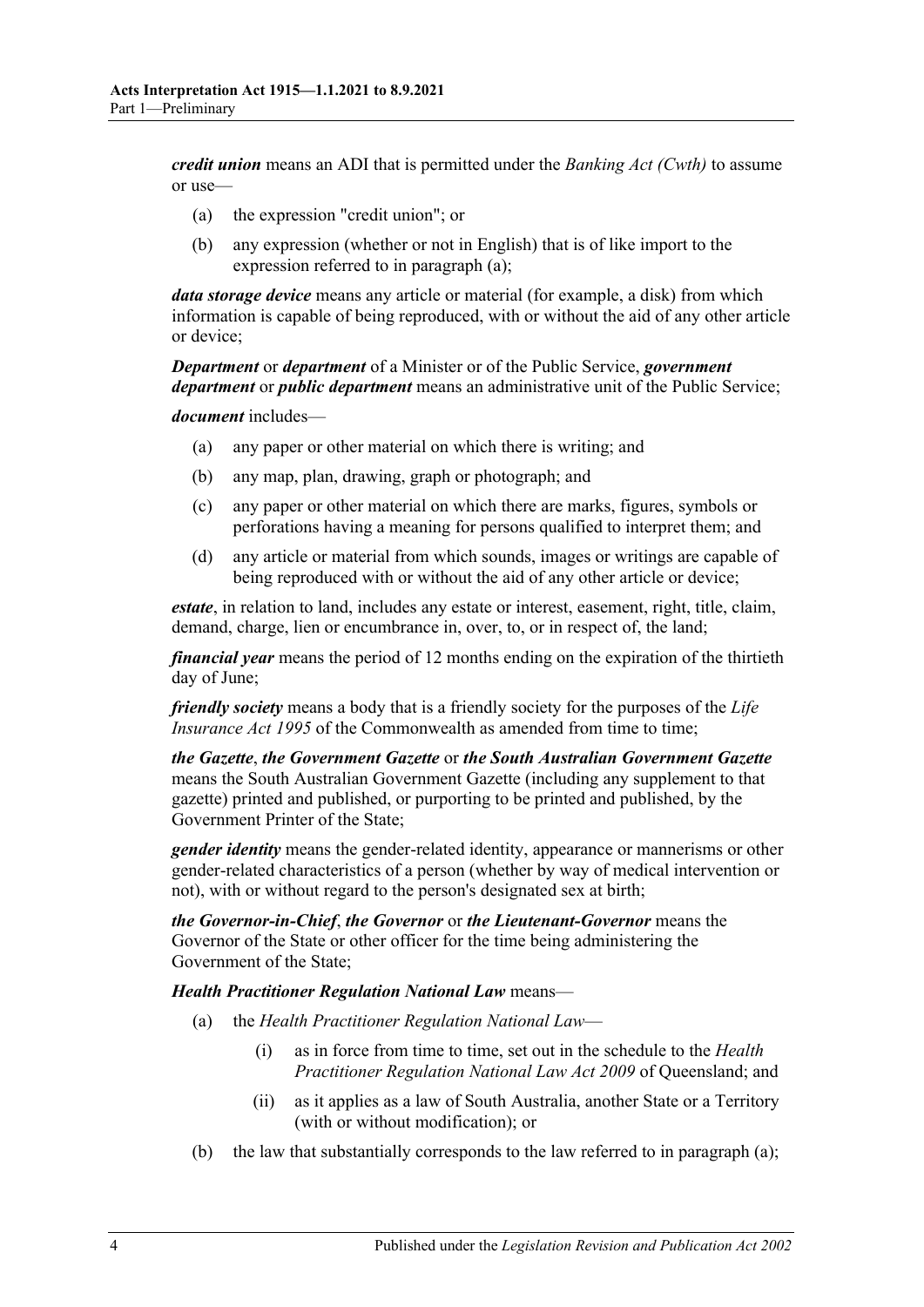*His Majesty* or *Her Majesty*, *the King* or *the Queen*, or *the Crown*, means His Majesty the King, or Her Majesty the Queen, Sovereign for the time being of Australia, and includes the predecessors and the heirs and successors of the King or Queen;

*intersex status* means the status of having physical, hormonal or genetic features that are—

- (a) neither wholly female nor wholly male; or
- (b) a combination of female and male; or
- (c) neither female nor male;

*judge* means a Judge of the Supreme Court or a District Court Judge;

*justice* means justice of the peace for the State;

*land* includes—

- (a) a building or structure affixed to land;
- (b) waters and airspace over land;
- (c) the bed of any body of waters;
- (d) subsoil and subterranean waters;

*major indictable offence* means any indictable offence classified by statute as a major indictable offence<sup>1</sup>;

*the Minister* means—

- (a) when used in an Act—the Minister of the Crown to whom the administration of the Act has been committed by the Governor, or in whom the administration of the Act is otherwise vested; and
- (b) when used in a statutory instrument—the Minister of the Crown to whom the administration of the Act under which the statutory instrument was made has been committed by the Governor, or in whom the administration of that Act is otherwise vested,

and includes a Minister of the Crown for the time being discharging the duties of that Minister or acting in the exercise of powers or functions delegated by that Minister;

*minor indictable offence* means any indictable offence classified by statute as a minor indictable offence<sup>1</sup>;

*month* means calendar month;

*oath* or *affidavit*, in all cases where persons are allowed by law to affirm or to declare instead of swearing, includes affirmation or declaration;

*Parliament* means the Parliament of the State;

*part-day public holiday* means a part of a day that is, under section 3B of the *[Holidays](http://www.legislation.sa.gov.au/index.aspx?action=legref&type=act&legtitle=Holidays%20Act%201910)  Act [1910](http://www.legislation.sa.gov.au/index.aspx?action=legref&type=act&legtitle=Holidays%20Act%201910)*, a part-day public holiday;

*person* or *party* includes a body corporate;

*police force* means South Australia Police under the *[Police Act](http://www.legislation.sa.gov.au/index.aspx?action=legref&type=act&legtitle=Police%20Act%201998) 1998*;

*police officer* means any member of South Australia Police under the *[Police Act](http://www.legislation.sa.gov.au/index.aspx?action=legref&type=act&legtitle=Police%20Act%201998) 1998*;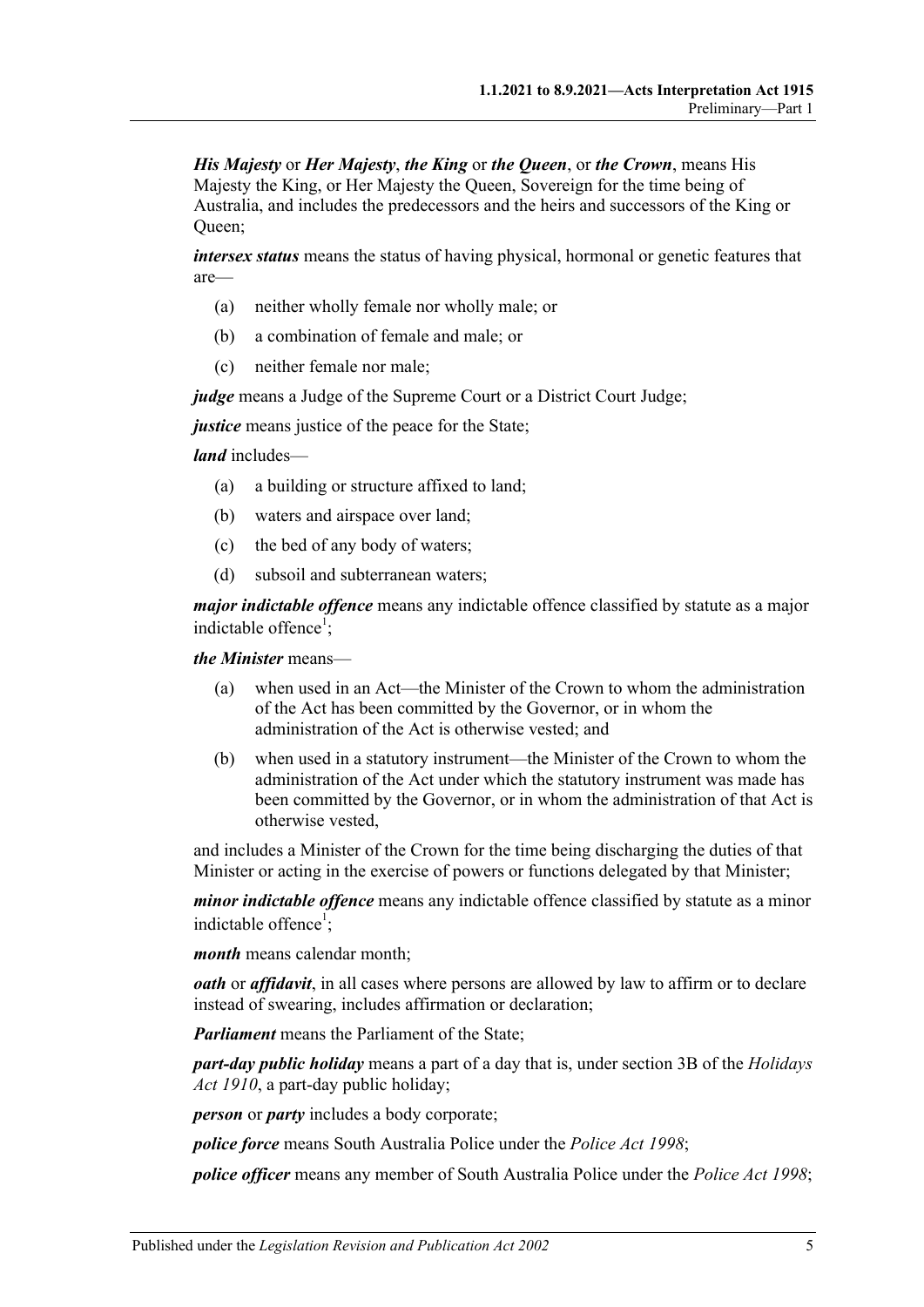#### *prescribed* means—

- (a) when used in an Act—prescribed by the Act or by a statutory instrument made, or to be made, under the Act; and
- (b) when used in a statutory instrument—prescribed by the Act under which the statutory instrument was made, by the statutory instrument itself or by some further statutory instrument made, or to be made, under the Act under which the statutory instrument was made;

*proclamation* means a proclamation made by the Governor and published in the Gazette;

*public holiday*—see [subsections](#page-6-1) (3) and [\(4\);](#page-6-2)

*Public Service* or *public service* means the Public Service under the *[Public Sector](http://www.legislation.sa.gov.au/index.aspx?action=legref&type=act&legtitle=Public%20Sector%20Act%202009)  Act [2009](http://www.legislation.sa.gov.au/index.aspx?action=legref&type=act&legtitle=Public%20Sector%20Act%202009)*;

*record* includes information stored or recorded by computer or other process;

*regulation*, *rule* or *by-law* means—

- (a) when used in an Act—a regulation, rule or by-law made under the Act in which the expression is used; and
- (b) when used in a statutory instrument—a regulation, rule or by-law made under the Act under which the statutory instrument was made;

*sitting days*, in relation to either House of Parliament, means days on which the House actually sits;

*special justice* means a justice who has been appointed as a special justice;

*Standards Association of Australia* includes—

- (a) Standards Australia International Limited; and
- (b) Standards Australia Limited (ACN 087 326 690);

*Standards Australia* means—

- (a) Standards Association of Australia; or
- (b) Standards Australia International Limited; or
- (c) Standards Australia Limited (ACN 087 326 690);

*the State* or *this State* means the State of South Australia;

#### *statutory declaration* means—

- (a) a declaration made under the *[Oaths Act](http://www.legislation.sa.gov.au/index.aspx?action=legref&type=act&legtitle=Oaths%20Act%201936) 1936*; or
- (b) a declaration made outside the State—
	- (i) in pursuance of a law in force in the place where the declaration is made, being a law that renders the declarant liable to a criminal penalty for a false declaration; and
	- (ii) before a person who has authority under that law to take declarations;

*statutory instrument* means—

(a) a regulation, rule, by-law or statute made under an Act; or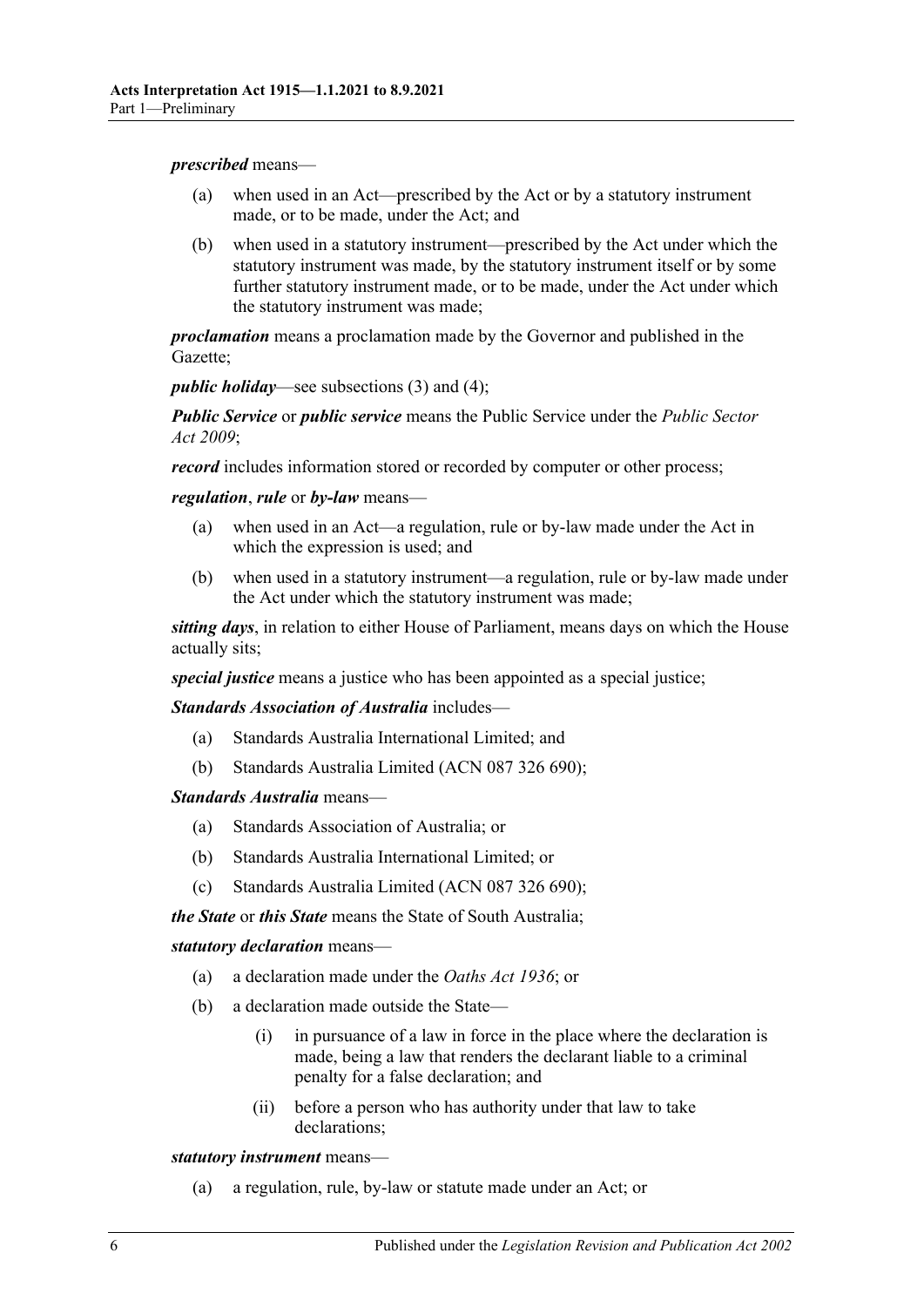- (ab) a proclamation, notice, order or other instrument made by the Governor or a Minister under an Act and published in the Gazette; or
- (b) a code or standard made, approved or adopted under an Act; or
- (c) any other instrument of a legislative character made or in force under an Act;

summary offence means any offence classified by statute as a summary offence<sup>1</sup>;

*Supreme Court* means the Supreme Court of the State;

*to swear*, in all cases where persons are allowed by law to affirm or to declare instead of swearing, includes to affirm or to declare;

*this Act*, when used in an Act, includes statutory instruments made under the Act in which the expression is used;

*United Kingdom* means the United Kingdom of Great Britain and Ireland;

*writing* includes any visible form in which words, figures, drawings or symbols may be reproduced or represented.

- (2) A reference in an Act or statutory instrument to—
	- (a) *audiotape*, *photograph*, *videotape* or other word in the form of a verb describing the capture or recording of images or sounds by an audiorecording, cinematographic, photographic or videorecording device includes, unless the contrary intention appears, a reference to the capture or recording of images or sounds by a digital device;
	- (b) an *audiotape*, *photograph*, *videotape* or other word in the form of a noun describing the item on which images or sounds captured or recorded by an audiorecording, cinematographic, photographic or videorecording device are stored or reproduced includes, unless the contrary intention appears, a reference to a digital data storage device;
	- (c) a *book*, *paper*, *plan* or other word in the form of a noun describing an item on which there is writing includes, unless the contrary intention appears, a reference to a digital data storage device.
- <span id="page-6-1"></span>(3) A reference in an Act or statutory instrument to a *public holiday* is a reference to—
	- (a) a day that is, under the *[Holidays Act](http://www.legislation.sa.gov.au/index.aspx?action=legref&type=act&legtitle=Holidays%20Act%201910) 1910*, a public holiday; or
	- (b) subject to [subsection](#page-6-2) (4)—a part-day public holiday.
- <span id="page-6-2"></span>(4) If for the purposes of an Act or statutory instrument a business day, working day or other period is expressed as excluding a public holiday, the exclusion does not extend to a part-day public holiday (unless the Act expressly provides to the contrary).

**Note—**

1 For the classification of offences, the reader should refer to section 5 of the *[Summary](http://www.legislation.sa.gov.au/index.aspx?action=legref&type=act&legtitle=Summary%20Procedure%20Act%201921)  [Procedure Act](http://www.legislation.sa.gov.au/index.aspx?action=legref&type=act&legtitle=Summary%20Procedure%20Act%201921) 1921*. However, it should be noted that the principles set out in that section for differentiating major indictable, minor indictable and summary offences may be subject to some special exception made by the Act under which the offence in question is created.

#### <span id="page-6-0"></span>**4AA—Parts of speech and grammatical forms**

If an Act defines a word or phrase, other parts of speech and grammatical forms of the word or phrase have, unless the contrary intention appears, corresponding meanings.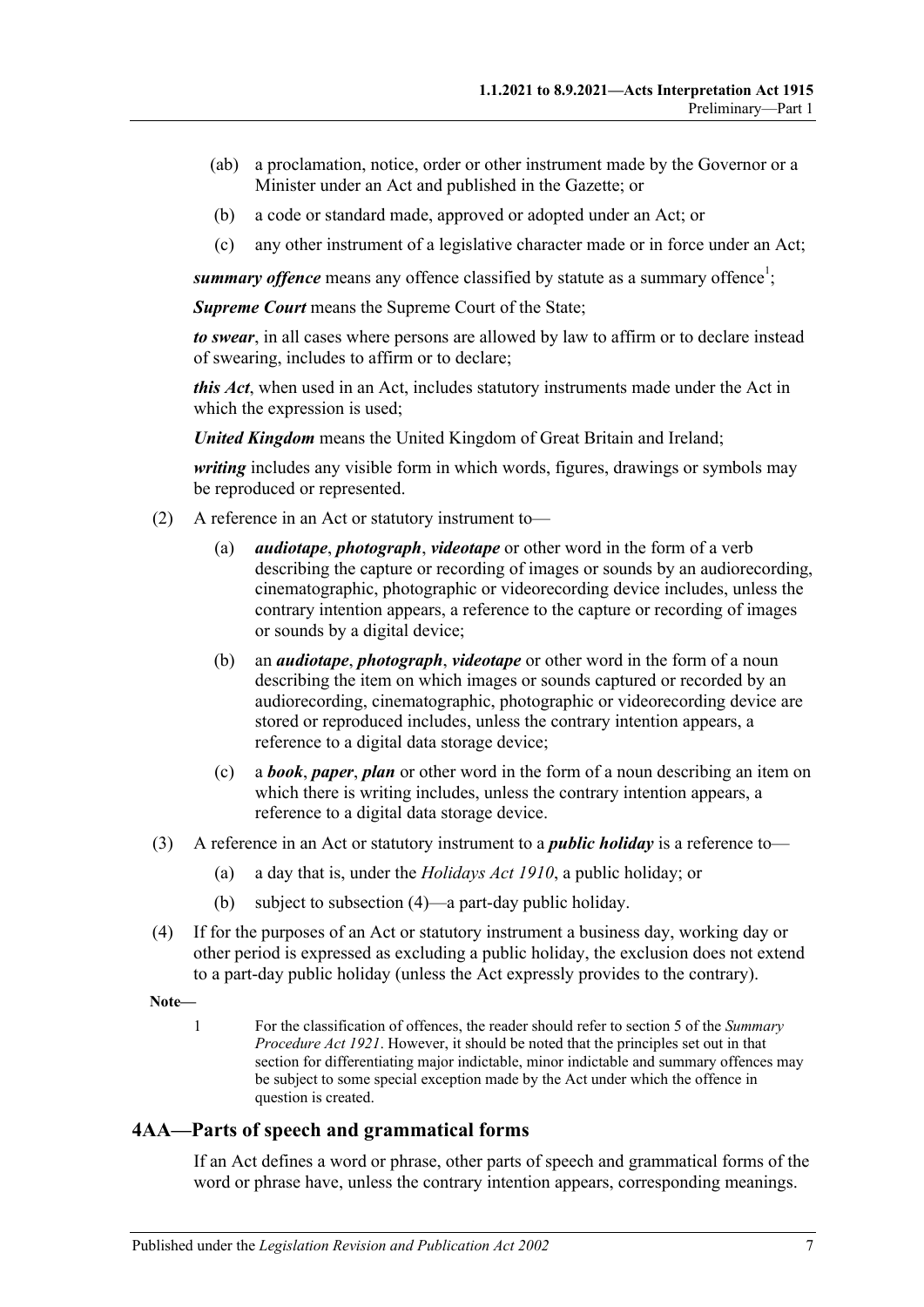#### <span id="page-7-0"></span>**4A—Date of establishment of the State**

For the purposes of the law of the State, the State will be taken to have been established on the twenty-eighth day of December, 1836.

# <span id="page-7-1"></span>**Part 2—Provisions of special application to Acts and Bills**

#### <span id="page-7-2"></span>**5—Acts to be deemed to be public Acts**

Every Act passed after the first day of January, 1873, will be taken to be a public Act.

#### <span id="page-7-3"></span>**6—No requirement for separate enacting words**

There is no requirement for a section or other portion of an Act to have separate enacting words in order to have effect as a substantive enactment.

#### <span id="page-7-6"></span><span id="page-7-4"></span>**7—Commencement of Acts**

- (1) An Act that contains no provision fixing the date of its commencement, or providing for the fixing of that date, comes into operation on the day on which it is assented to by, or on behalf of, the Crown.
- (2) Where a Bill is reserved for the signification of Her Majesty's assent, the Bill will be taken, for the purposes of [subsection](#page-7-6) (1), to have been assented to on the day on which the assent is notified by proclamation in the State.
- <span id="page-7-7"></span>(3) Where an Act provides that the Act or provisions of the Act will come into operation on a day to be fixed by proclamation, then, unless the contrary intention appears, the Governor may by proclamation—
	- (a) fix a day or time for the Act or provisions to come into operation;
	- (b) fix different days or times for different provisions of the Act to come into operation;
	- (c) suspend the operation of specified provisions of the Act until a day or time or days or times to be fixed by subsequent proclamation or proclamations.
- (4) For the purposes of [subsection](#page-7-7) (3), a reference to a provision of an Act extends to—
	- (a) a part of a provision;
	- (b) a provision to be inserted into another Act by the Act.
- (4a) The Governor may, by subsequent proclamation made before the date fixed by proclamation under [subsection](#page-7-7) (3) for an Act or provision to come into operation, vary the proclamation so as to delay commencement of the Act or provision.
- (5) An Act or a provision of an Act passed after the commencement of this subsection that is to be brought into operation by proclamation will be taken to come into operation on the second anniversary of the date on which the Act was assented to by, or on behalf of, the Crown unless brought into operation before that second anniversary.

#### <span id="page-7-5"></span>**7A—Amendment or repeal of Act in session in which it was passed**

An Act may be amended or repealed in the session of Parliament in which it was passed.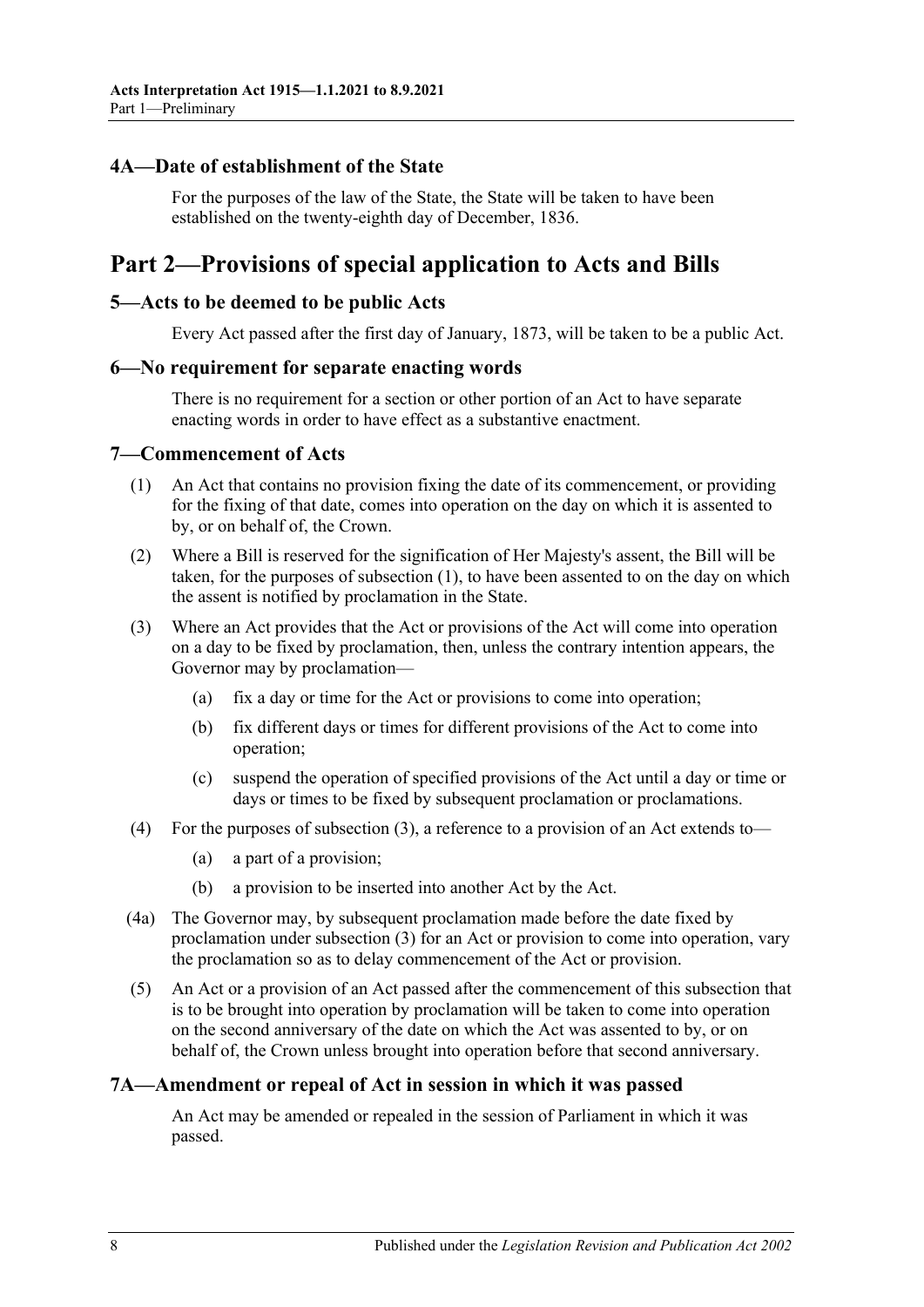#### <span id="page-8-0"></span>**10—Evidence of date of assent to Act**

The date appearing on a copy of an Act printed, or purporting to be printed, by the Government Printer, as the date on which the Governor assented to the Act or made known Her Majesty's assent to the Act is evidence that the date is the date on which the Governor so assented, or made known Her Majesty's assent, and will be judicially noticed accordingly.

# <span id="page-8-1"></span>**Part 3—Provisions of special application to statutory instruments**

#### <span id="page-8-2"></span>**10A—Commencement of certain statutory instruments**

- (1) A statutory instrument (other than a regulation, rule or by-law made under an Act)—
	- (a) may come into operation at a date or time specified in the instrument; but
	- (b) may not come into operation earlier than the date on which it is made, approved or adopted unless that earlier operation is authorised by the Act under which the instrument is made, approved or adopted.
- (2) A statutory instrument (other than a regulation, rule or by-law made under an Act) that contains no provision fixing the date or time of its commencement comes into operation on the day on which it is made, approved or adopted.

#### <span id="page-8-3"></span>**11—Saving of statutory instruments on repeal or amendment of an Act**

Where—

- (a) a statutory or other instrument is in force under an Act; and
- (b) the Act, or the provision of the Act under which the instrument was made, is repealed by a subsequent Act which contains or provides the power to make instruments to the same or similar effect,

the instrument will, subject to the provisions of the subsequent Act, remain in force as if the subsequent Act had been in force when the instrument was made and the instrument had then been made in pursuance of that Act.

### <span id="page-8-4"></span>**12—Disallowance of repealing statutory instrument revives instrument sought to be repealed**

Where a statutory instrument that revokes another statutory instrument, or part of another statutory instrument, is disallowed pursuant to any Act, the statutory instrument or part sought to be revoked revives.

#### <span id="page-8-5"></span>**13—Construction of statutory instrument so as not to exceed power**

A statutory or other instrument made pursuant to a power conferred by or under an Act will be read and construed so as not to exceed that power, so that, where a provision of the instrument, or the application of a provision of the instrument to any person or circumstances, is in excess of that power, the remainder of the instrument, or the application of the provision to other persons and circumstances, is not affected.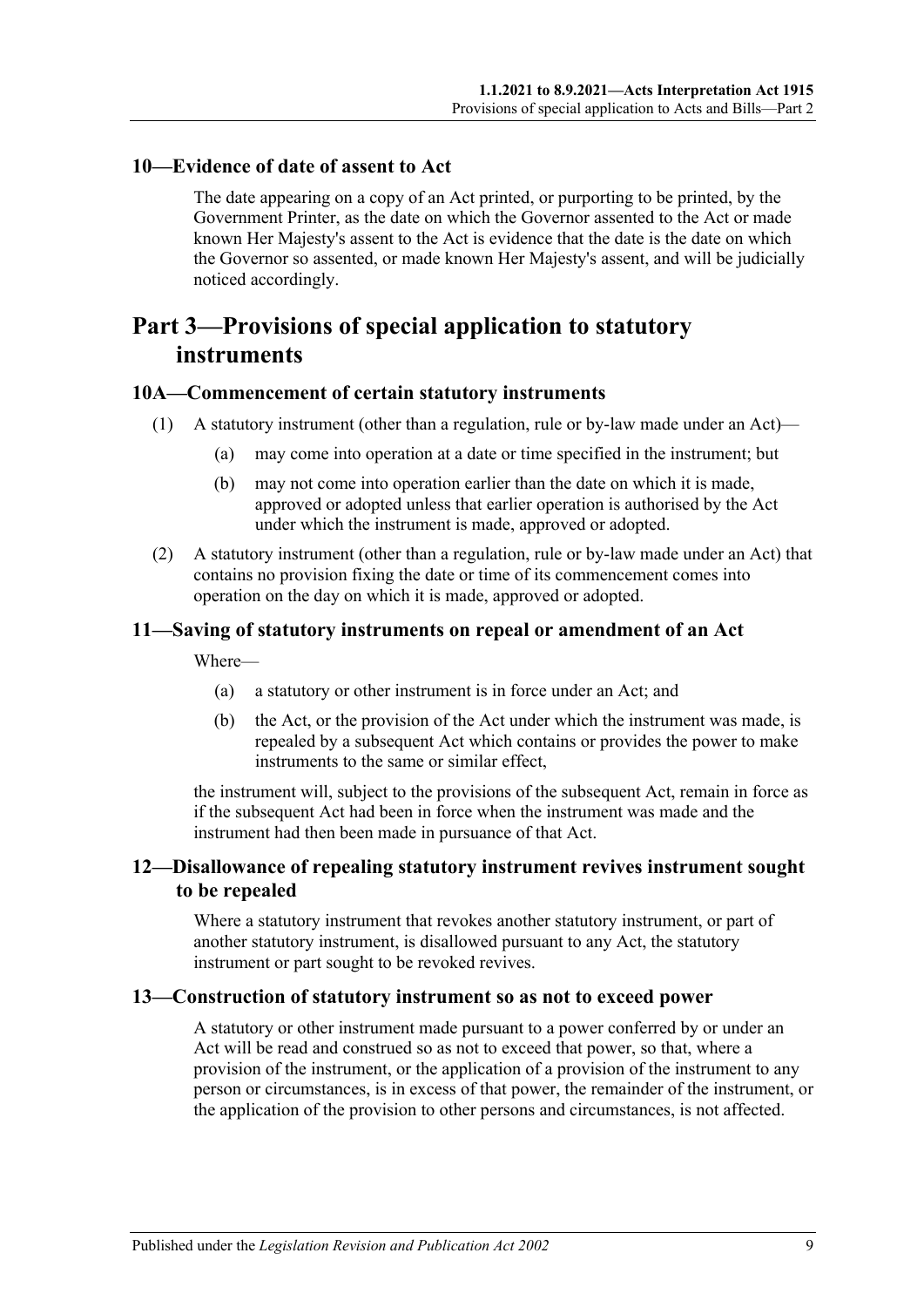### <span id="page-9-0"></span>**14—Expressions in statutory and other instruments have same meanings as in the Act under which they are made**

An expression used in a statutory instrument or other instrument made under an Act has, unless the contrary intention appears, the same meaning as in the Act under which the instrument was made, and, where that Act is amended after the instrument is made, or is repealed and substituted by a subsequent Act for the purposes of which the statutory or other instrument continues in force, the same meaning as in the amended or substituted Act.

# <span id="page-9-1"></span>**Part 4—Provisions generally applicable to Acts and statutory instruments**

#### <span id="page-9-2"></span>**14A—Application and interpretation**

- (1) The provisions of this Part apply both to Acts and statutory instruments.
- (2) For the purposes of the application of this Part to statutory instruments—
	- (a) a reference to an Act or an enactment extends to a statutory instrument; and
	- (b) a reference to the passing of an Act extends to the making of a statutory instrument; and
	- (c) a reference to the repeal of an Act extends to the revocation of a statutory instrument; and
	- (d) a reference in [section](#page-11-1) 16 to the repeal of an Act extends to the disallowance of a statutory instrument.
- (3) In this Part, a reference to a section extends to a clause of an Act and a regulation, rule and by-law and a clause of a statutory instrument.

#### <span id="page-9-3"></span>**14B—Citation**

- (1) An Act, whether passed before or after the commencement of this Act, may be cited—
	- (a) by its short title; or
	- (b) by its short title abbreviated by omitting reference to any year except the year in which it was passed.
- (3) A reference in an Act to some other Act, or a Part or provision of some other Act, (whether an Act of this State or of the Commonwealth or a place outside this State) will, unless the contrary intention appears, be construed—
	- (a) as a reference to that other Act, Part or provision as amended from time to time; and
	- (b) where the Act, Part or provision is substituted—
		- (i) by a subsequent Act—as a reference to that subsequent Act; or
		- (ii) by a subsequent Part of an Act—as a reference to that subsequent Part; or
		- (iii) by a subsequent provision of an Act—as a reference to that subsequent provision.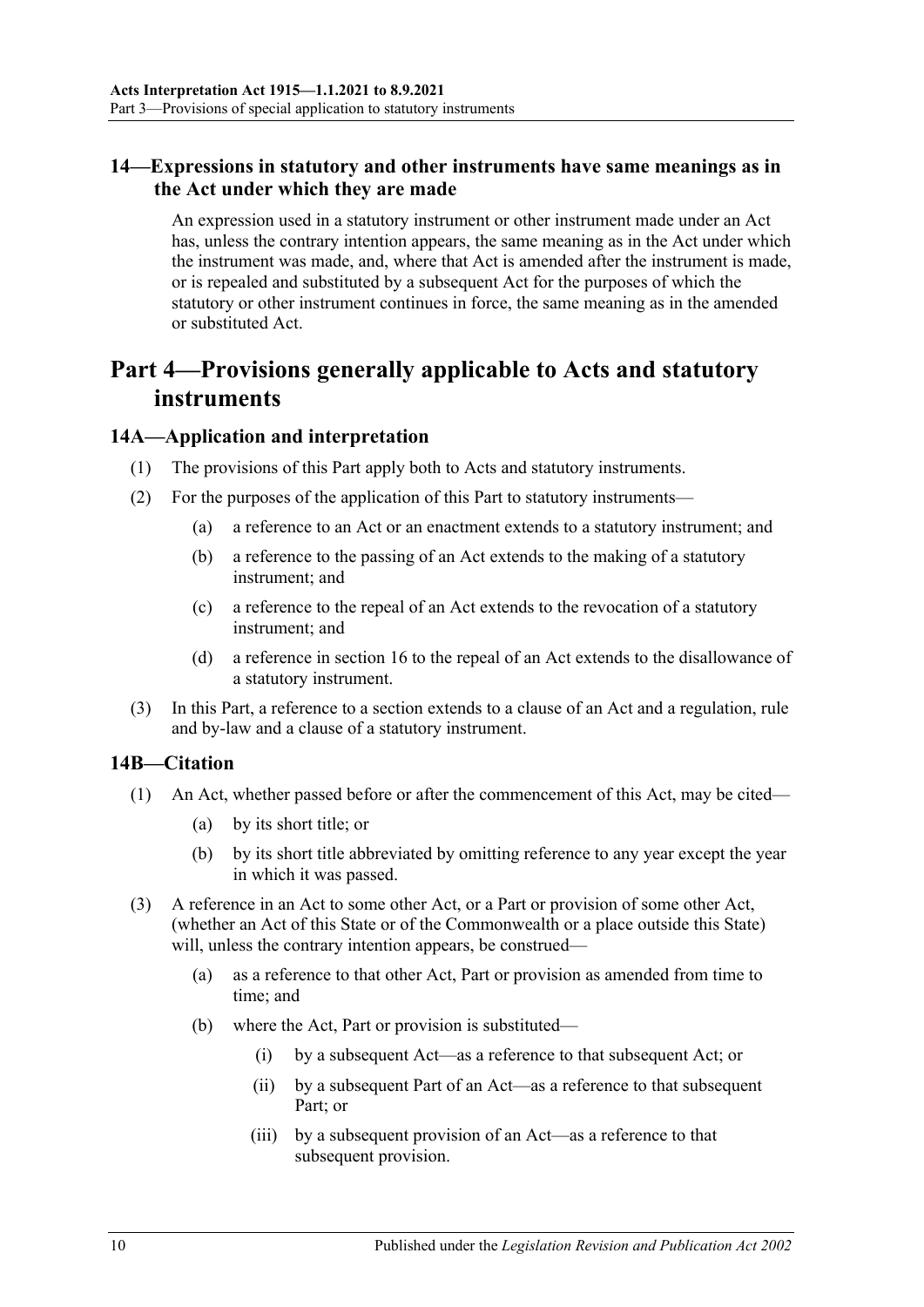- (4) An Act of the Commonwealth or of a place outside this State, whether passed before or after the commencement of this Act, may, for the purposes of the law of this State, be cited by any method authorised by, or commonly used in, the statutes of the Commonwealth or that place.
- (5) Nothing in this section renders unlawful or ineffective any citation or reference that is not made in a manner authorised by this section.

#### <span id="page-10-0"></span>**14BA—References to other statutory provisions include references to relevant statutory instruments**

- (1) A reference in an Act to some other Act (whether an Act of this State or of the Commonwealth or a place outside this State) includes, unless the contrary intention appears, reference to statutory instruments made or in force under that other Act.
- (2) A reference in an Act to a Part or provision of that Act or some other Act (whether an Act of this State or of the Commonwealth or a place outside this State) includes, unless the contrary intention appears—
	- (a) reference to statutory instruments made or in force under that Part or provision; and
	- (b) reference to statutory instruments made or in force under some other Part or provision of that Act or other Act insofar as the statutory instruments are connected to that Part or provision.

### <span id="page-10-1"></span>**14C—Exercise of powers conferred by a provision of an Act or statutory instrument before the provision comes into operation**

- <span id="page-10-4"></span>(1) Where—
	- (a) a provision of an Act that has passed is not yet in operation; and
	- (b) it is expedient that a power expressed to be conferred by the provision be exercised before it comes into operation,

the power may be so exercised before the provision comes into operation.

- (2) Subject to [subsection](#page-10-3) (3), anything created, granted, issued, done or made under or pursuant to a provision by virtue of [subsection](#page-10-4) (1) will take effect when the provision comes into operation and not before.
- <span id="page-10-3"></span>(3) The appointment of a person to a position pursuant to [subsection](#page-10-4) (1) takes effect at the time of appointment but any power exercised by that person pursuant to [subsection](#page-10-4) (1) does not take effect until the relevant provision comes into operation.

# <span id="page-10-2"></span>**14D—Time of commencement**

Where an Act, or part of an Act, comes into operation on a particular day, it will be taken to have come into operation as from 12 o'clock midnight of the preceding day.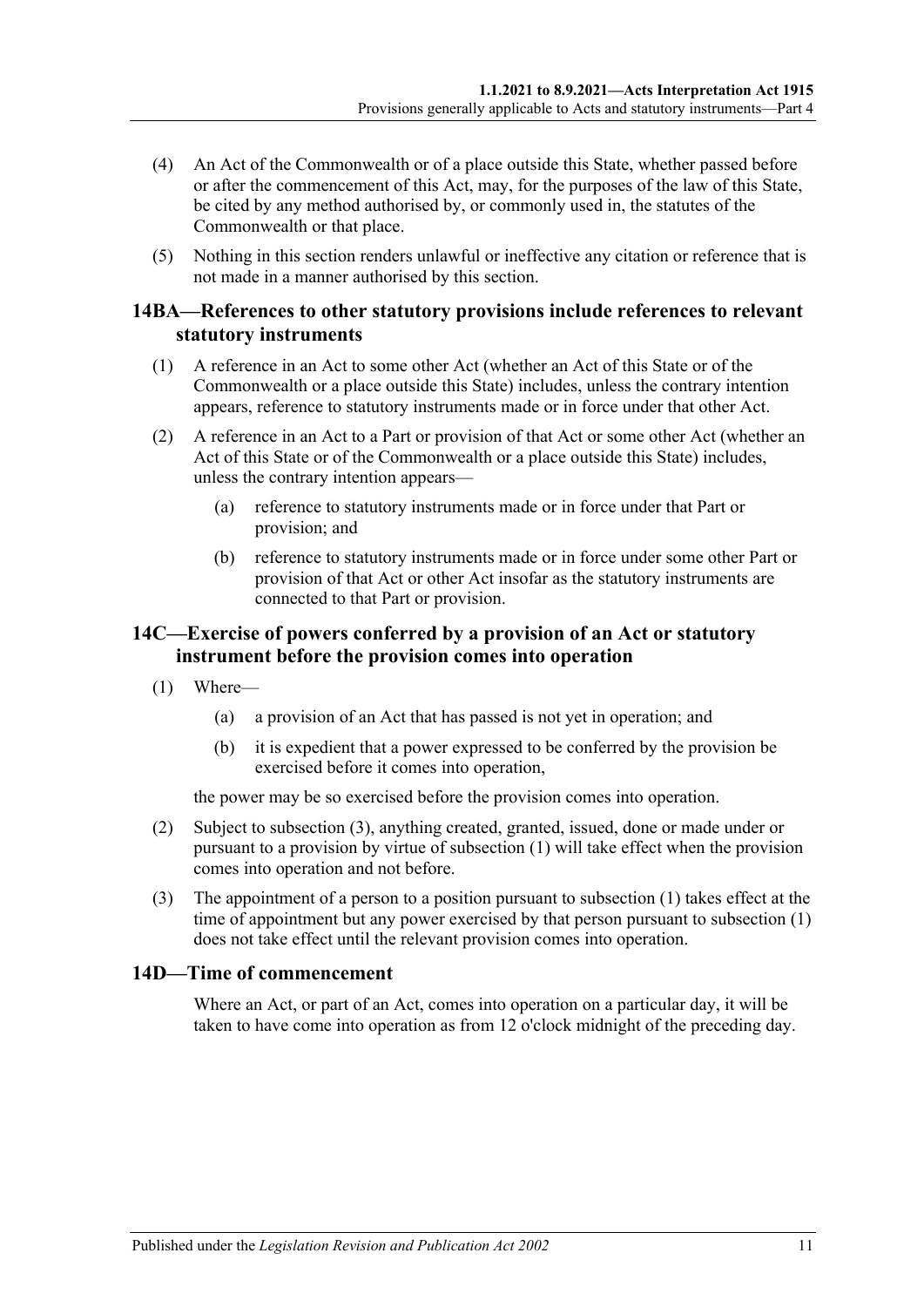## <span id="page-11-0"></span>**15—Saving of administrative acts**

Where an Act is repealed and the repealing Act contains provisions substantially corresponding to provisions of the repealed Act, then, unless the contrary intention appears, any administrative act done in pursuance of the repealed provisions (not being an administrative act the effect of which was exhausted at the time of the repeal) will, insofar as is not inconsistent with the repealing Act, be regarded as an administrative act done for the purposes of the corresponding provisions of the repealing Act.

#### <span id="page-11-1"></span>**16—Saving of operation of repealed, amended or expired Act**

- (1) Where an Act is repealed or amended, or where an Act or enactment expires, then, unless the contrary intention appears, the repeal, amendment or expiry does not—
	- (a) revive anything not in force or existing at the time the repeal, amendment or expiry takes effect; or
	- (b) affect the operation of the repealed, amended or expired Act or enactment, or alter the effect of the doing, suffering or omission of anything, prior to the repeal, amendment or expiry; or
	- (c) affect any right, interest, title, power or privilege created, acquired, accrued, established or exercisable, or any status or capacity existing, prior to the repeal, amendment or expiry; or
	- (d) affect any duty, obligation, liability or burden of proof imposed, created or incurred, or any penalty, forfeiture or punishment incurred or imposed or liable to be incurred or imposed, prior to the repeal, amendment or expiry; or
	- (e) affect any investigation, legal proceedings or remedy in respect of any such right, interest, title, power, privilege, status, capacity, duty, obligation, liability, burden of proof, penalty, forfeiture or punishment.
- (2) Any such investigation, legal proceedings or remedy may be instituted, continued or enforced, and any such penalty, forfeiture or punishment may be imposed and enforced, as if the repeal or amendment had not been effected or as if the expired Act or enactment had not expired (as the case may be).
- (2a) Where any office, court, tribunal or body would, apart from this section, cease to exist by reason of the repeal, amendment or expiry, then, for the purpose of instituting, continuing or enforcing any such investigation, legal proceeding or remedy, the office, court, tribunal, or body continues in existence (and, if necessary, new appointments may be made to it) as if the repeal or amendment had not been effected, or as if the expired Act or enactment had not expired (as the case may be).
- (3) Any Act or enactment will, notwithstanding its repeal, amendment or expiry, continue in force for the purposes of continuing and completing any act, matter or thing commenced or in progress under that Act or enactment, if there is no substituted Act or enactment adapted to its continuance and completion.
- (4) In this section—

*legal proceeding* includes any proceeding pursuant to an Act, enactment or law whether of a judicial or administrative nature.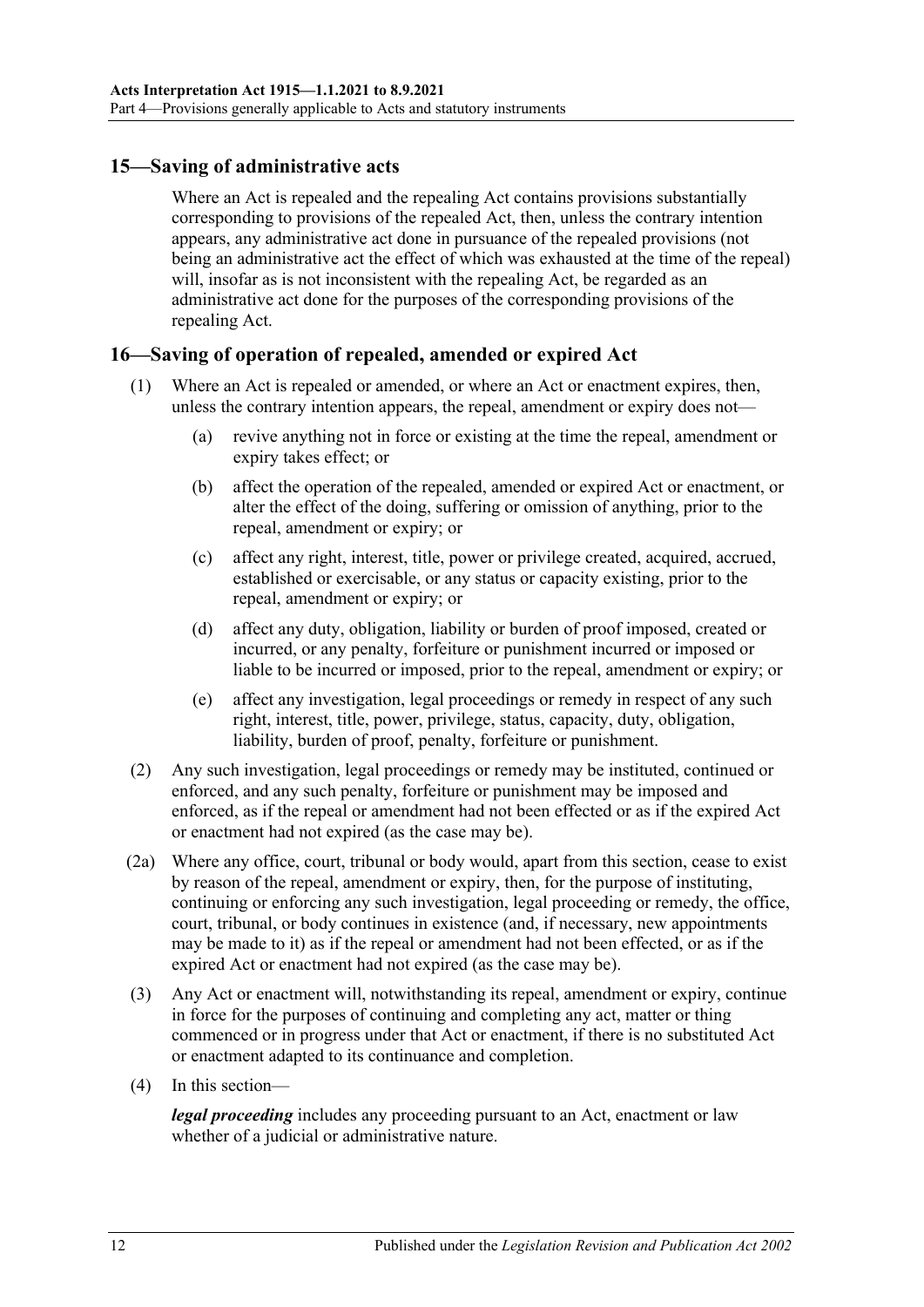#### <span id="page-12-0"></span>**17—Repeal not to revive previously repealed enactments**

Where a repealing enactment is repealed by an Act, there is no revival of any Act or enactment previously repealed unless the contrary intention is expressed.

### <span id="page-12-1"></span>**18—Abrogation of presumption that re-enactment etc constitutes Parliamentary approval of prior interpretation**

The enactment or re-enactment of a provision that has been construed in a particular manner (judicially or otherwise) in this State or elsewhere creates no presumption that Parliament has sanctioned or approved that construction.

### <span id="page-12-2"></span>**19—Material that forms or does not form part of Act**

- (1) The following form part of an Act, subject to any express provision to the contrary:
	- (a) preambles, schedules, dictionaries and appendices (including their headings);
	- (b) chapter headings, part headings, division headings and subdivision headings;
	- (c) examples, qualifications, exceptions, tables, diagrams, maps and other illustrations (including their headings), except where they form part of a note that does not form part of the Act;
	- (d) punctuation.
- (2) The following do not form part of an Act, subject to any express provision to the contrary:
	- (a) section headings;
	- (b) notes (including their headings);
	- (c) lists of contents.
- (3) In this section—

*appendix* does not include an appendix containing legislative history notes;

*note* means—

- (a) a marginal note; or
- (b) a footnote (whether at the foot of a page or a section or a heading); or
- (c) any text designated as a note;

*section* has the meaning assigned by [section](#page-9-2) 14A and includes a portion of a section.

#### <span id="page-12-3"></span>**19A—Examples**

If an example forms part of an Act, the example—

- (a) is not exhaustive; and
- (b) may extend, but does not limit, the meaning of the Act or the provision to which it relates.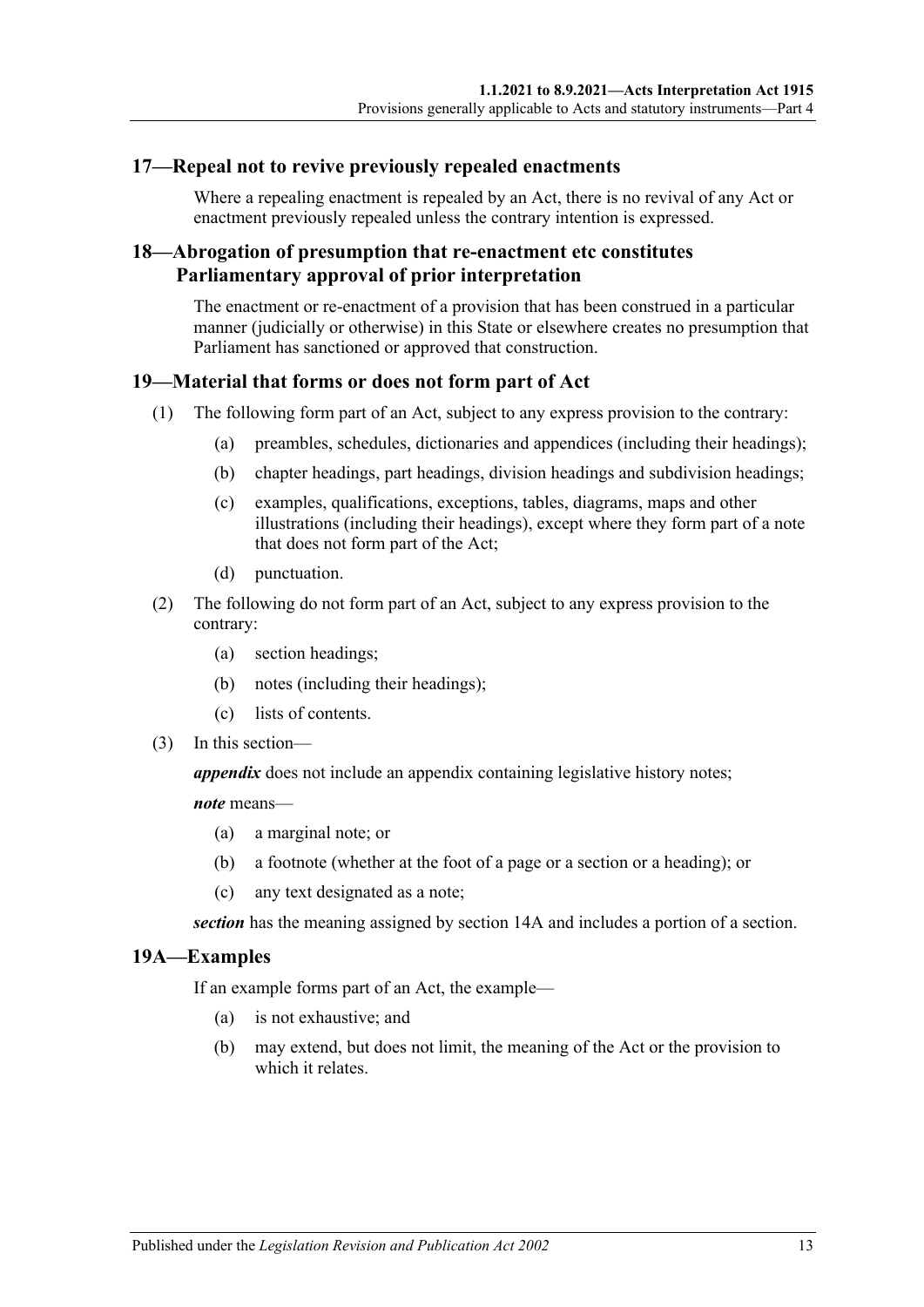# <span id="page-13-0"></span>**20—Rules of construction to be applied in determining whether an Act binds the Crown**

- (1) Subject to [subsection](#page-13-4) (2), an Act passed after 20 June 1990 will, unless the contrary intention appears (either expressly or by implication), be taken to bind the Crown, but not so as to impose any criminal liability on the Crown.
- <span id="page-13-4"></span>(2) Where an Act passed after 20 June 1990 amends an Act passed before that date, the question whether the amendment binds the Crown will be determined in accordance with principles applicable to the interpretation of Acts passed before 20 June 1990.
- (3) Where an Act or a provision of an Act (whether passed before or after 20 June 1990) binds the Crown but not so as to impose any criminal liability on the Crown, the Crown's immunity from criminal liability extends (unless the contrary intention is expressed) to an agent of the Crown in respect of an act within the scope of the agent's obligations.
- (4) Where an Act or a provision of an Act (whether passed before or after 20 June 1990) does not bind the Crown, the Crown's immunity extends (unless the contrary intention is expressed) to an agent of the Crown in respect of an act within the scope of the agent's obligations.
- (5) For the purposes of this section—
	- (a) a reference to the Crown extends not only to the Crown in right of this State but also (so far as the legislative power of the State permits) to the Crown in any other capacity;
	- (b) a reference to an agent of the Crown extends to an instrumentality, officer or employee of the Crown or a contractor or other person who carries out functions on behalf of the Crown;
	- (c) an agent acts within the scope of the agent's obligations if the act is reasonably required for carrying out of obligations or functions imposed on, or assigned to, the agent.

#### <span id="page-13-1"></span>**21—Act deemed always speaking**

Every Act will be considered as speaking at all times, and every enactment, whether expressed in the present or the future tense, will be applied to the circumstances as they arise, so that effect may be given to each Act and every provision according to its spirit, true intent and meaning.

# <span id="page-13-2"></span>**22—Construction that would promote purpose or object of an Act to be preferred**

- (1) Subject to [subsection](#page-13-5) (2), where a provision of an Act is reasonably open to more than one construction, a construction that would promote the purpose or object of the Act (whether or not that purpose or object is expressly stated in the Act) must be preferred to a construction that would not promote that purpose or object.
- <span id="page-13-5"></span>(2) This section does not operate to create or extend any criminal liability.

#### <span id="page-13-3"></span>**22A—Construction of Act so as not to exceed power of State**

(1) Every Act and every provision of an Act will be construed so as not to exceed the legislative power of the State.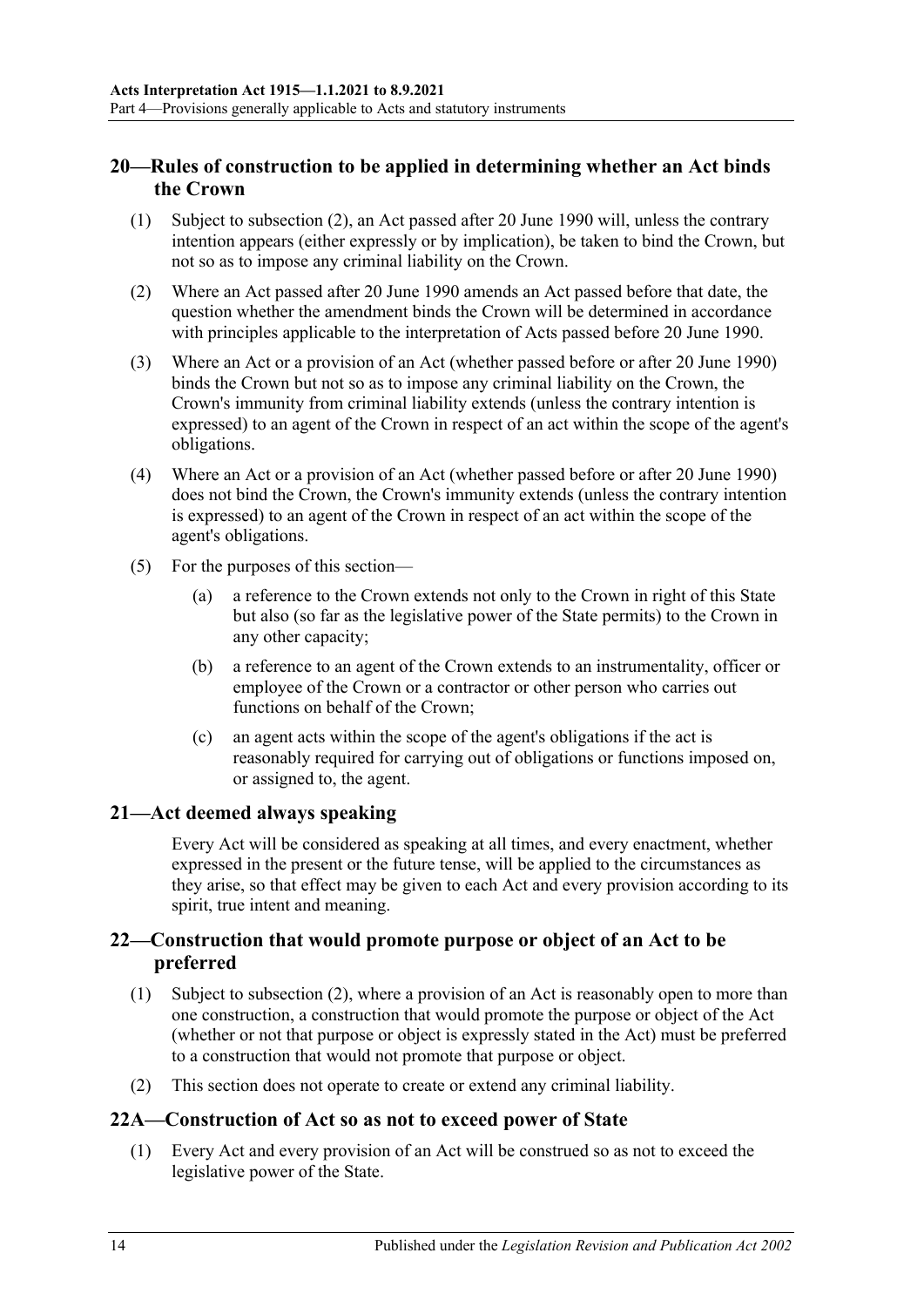(2) Any Act or provision of an Act which, but for this section, would exceed the power of the State, is nevertheless a valid enactment to the extent to which it does not exceed that power.

#### <span id="page-14-0"></span>**22B—Declaration of validity of laws made before Australia Acts**

Each provision of an Act or statutory instrument enacted or made, or purporting to have been enacted or made, before the commencement of the Australia Acts is as valid as it would have been, and has the same effect as it would have had, if the Australia Acts had been in operation at the time of its enactment or making or purported enactment or making.

### <span id="page-14-1"></span>**23—Act to be done by Governor to mean by him with advice of Executive Council**

Where in any Act passed after the first day of January, 1873, the Governor is authorised or required to do any act, matter or thing, it will be taken to mean that the act, matter or thing may or must be done by the Governor with the advice and consent of the Executive Council.

#### <span id="page-14-2"></span>**24—When Act or provision deemed to be substituted for another**

For the purposes of this Act and of any other Act, a later Act will be taken to be substituted for an earlier Act, or a provision of a later Act will be taken to be substituted for a provision of an earlier Act, when the earlier Act or provision is repealed or superseded and the later Act deals with the same matter as the Act or provision so repealed or superseded, whether it deals with the matter in the same or some other manner, and whether it deals only with the matter or with other matters also.

# <span id="page-14-3"></span>**25—Variation of forms**

Whenever forms are prescribed or approved under any Act, forms to the same effect are sufficient provided that deviations from the prescribed or approved forms are not calculated to mislead.

#### <span id="page-14-4"></span>**26—Interpretation of words relating to gender or number**

In every Act—

- (a) every word implying a particular gender will be construed as including every other gender; and
- (b) every word in the singular number will be construed as including the plural number;
- (c) every word in the plural number will be construed as including the singular number;
- (d) every word implying a particular gender, or indicating a singular or plural number, will be construed as including a body corporate as well as an individual;
- (e) every phrase consisting of a masculine pronoun and a feminine pronoun joined by the conjunction "or" will, if the antecedent is capable of referring to a body corporate, be construed as applicable to a body corporate as well as a natural person.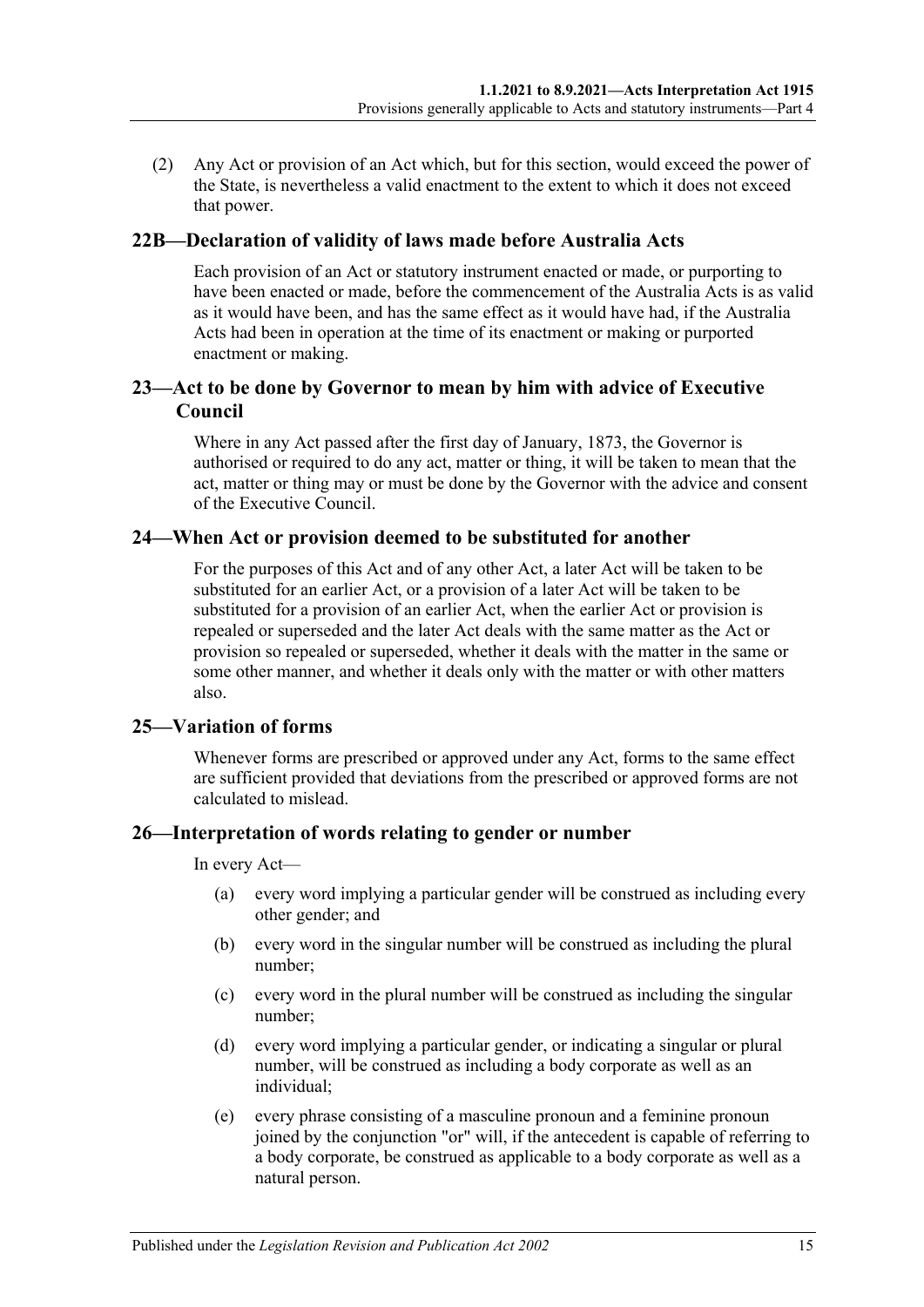### <span id="page-15-0"></span>**27—Provisions as to limitation of time**

- (1) The time prescribed or allowed by any Act for any proceeding, or for the doing of any thing, or for suffering any thing, will be taken not to include the day of the act or event from or after which the time is to be calculated, but to include the day on which the proceeding is to be taken or the thing is to be done or suffered.
- <span id="page-15-4"></span>(2) If the time so prescribed or allowed falls or expires on a Saturday or Sunday, or on any public holiday, the time will be extended so as to fall or expire on the day next following the Saturday, Sunday or public holiday that is not itself a Saturday, Sunday or public holiday.
- (2a) A reference in [subsection](#page-15-4) (2) to a public holiday does not include a part-day public holiday.
- (3) Where no time is prescribed or allowed within which any thing must be done, the thing must be done with all convenient speed and as often as the prescribed occasion arises.

#### <span id="page-15-1"></span>**27A—Sitting days**

A reference in an Act to a number of sitting days of a House of Parliament is, unless the contrary intention appears, a reference to the number of those days regardless of whether the days or some of the days occur in different sessions of Parliament or in different Parliaments.

#### <span id="page-15-2"></span>**28—Measurement of distances**

In the measurement of distance for the purposes of an Act, the distance will, unless the contrary intention appears, be measured in a straight line on a horizontal plane.

#### <span id="page-15-3"></span>**28A—Standard scales for penalties and expiation fees**

Unless a contrary intention is indicated in an Act in which an expression in the left hand column below appears, that expression has the meaning appearing opposite it in the right hand column:

| Division 1 imprisonment | a term of imprisonment not exceeding 15 years |
|-------------------------|-----------------------------------------------|
| Division 1 fine         | a fine not exceeding \$60 000                 |
| Division 2 imprisonment | a term of imprisonment not exceeding 10 years |
| Division 2 fine         | a fine not exceeding \$40 000                 |
| Division 3 imprisonment | a term of imprisonment not exceeding 7 years  |
| Division 3 fine         | a fine not exceeding \$30 000                 |
| Division 4 imprisonment | a term of imprisonment not exceeding 4 years  |
| Division 4 fine         | a fine not exceeding \$15 000                 |
| Division 5 imprisonment | a term of imprisonment not exceeding 2 years  |
| Division 5 fine         | a fine not exceeding \$8 000                  |
| Division 6 imprisonment | a term of imprisonment not exceeding 1 year   |
| Division 6 fine         | a fine not exceeding \$4 000                  |
| Division 6 fee          | an expiation fee of \$300                     |
| Division 7 imprisonment | a term of imprisonment not exceeding 6 months |
|                         |                                               |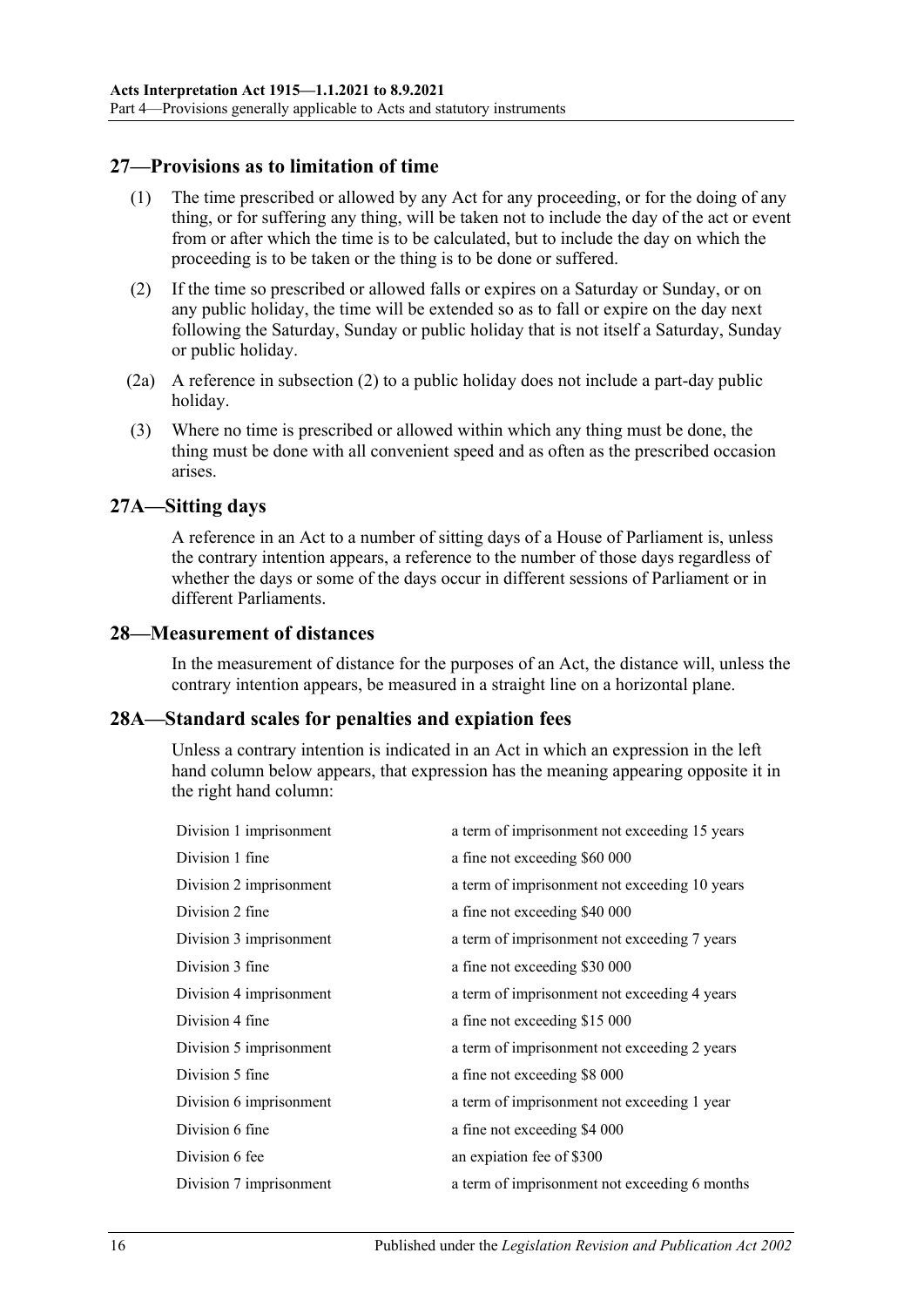| Division 7 fine         | a fine not exceeding \$2 000                  |
|-------------------------|-----------------------------------------------|
| Division 7 fee          | an expiation fee of \$200                     |
| Division 8 imprisonment | a term of imprisonment not exceeding 3 months |
| Division 8 fine         | a fine not exceeding \$1 000                  |
| Division 8 fee          | an expiation fee of \$150                     |
| Division 9 fine         | a fine not exceeding \$500                    |
| Division 9 fee          | an expiation fee of \$100                     |
| Division 10 fine        | a fine not exceeding \$200                    |
| Division 10 fee         | an expiation fee of \$75                      |
| Division 11 fine        | a fine not exceeding \$100                    |
| Division 11 fee         | an expiation fee of \$50                      |
| Division 12 fine        | a fine not exceeding \$50                     |
| Division 12 fee         | an expiation fee of \$25.                     |

#### <span id="page-16-0"></span>**29—Fines etc to be paid into Treasury**

Whenever any fine, penalty or forfeiture is imposed or made by, or authorised to be imposed or made under, any Act, the Act will be taken to provide that the fine, penalty or forfeiture, when recovered, must be paid to the Treasurer of the State and form part of the General Revenue.

#### <span id="page-16-1"></span>**30—Penalties**

- (1) A penalty set out at the foot of a section or subsection that contains words creating an offence indicates that the offence is punishable on conviction by a penalty not exceeding the penalty so set out or, where a minimum as well as a maximum penalty is so set out, by a penalty not less than the minimum and not more than the maximum.
- (2) A penalty set out at the foot of a section or subsection that does not contain words creating an offence indicates that contravention of the section or subsection (whether by act or omission) constitutes an offence punishable on conviction by a penalty not exceeding the penalty so set out or, where a minimum as well as a maximum penalty is so set out, by a penalty not less than the minimum and not more than the maximum.
- (3) In this section—

*penalty* includes punishment.

#### <span id="page-16-2"></span>**33—Service by post**

- (1) Where any Act passed after the passing of this Act authorises or requires any document to be served by post (whether the expression "serve", "give", "deliver" or "send", or any other expression is used), then, unless the contrary intention appears, the Act will be taken to provide—
	- (a) that the service is effected by properly addressing, prepaying and posting a letter or packet containing the document; and
	- (b) that, unless the contrary is proved, service will be taken to have been effected at the time at which the letter or packet would be delivered in the ordinary course of post.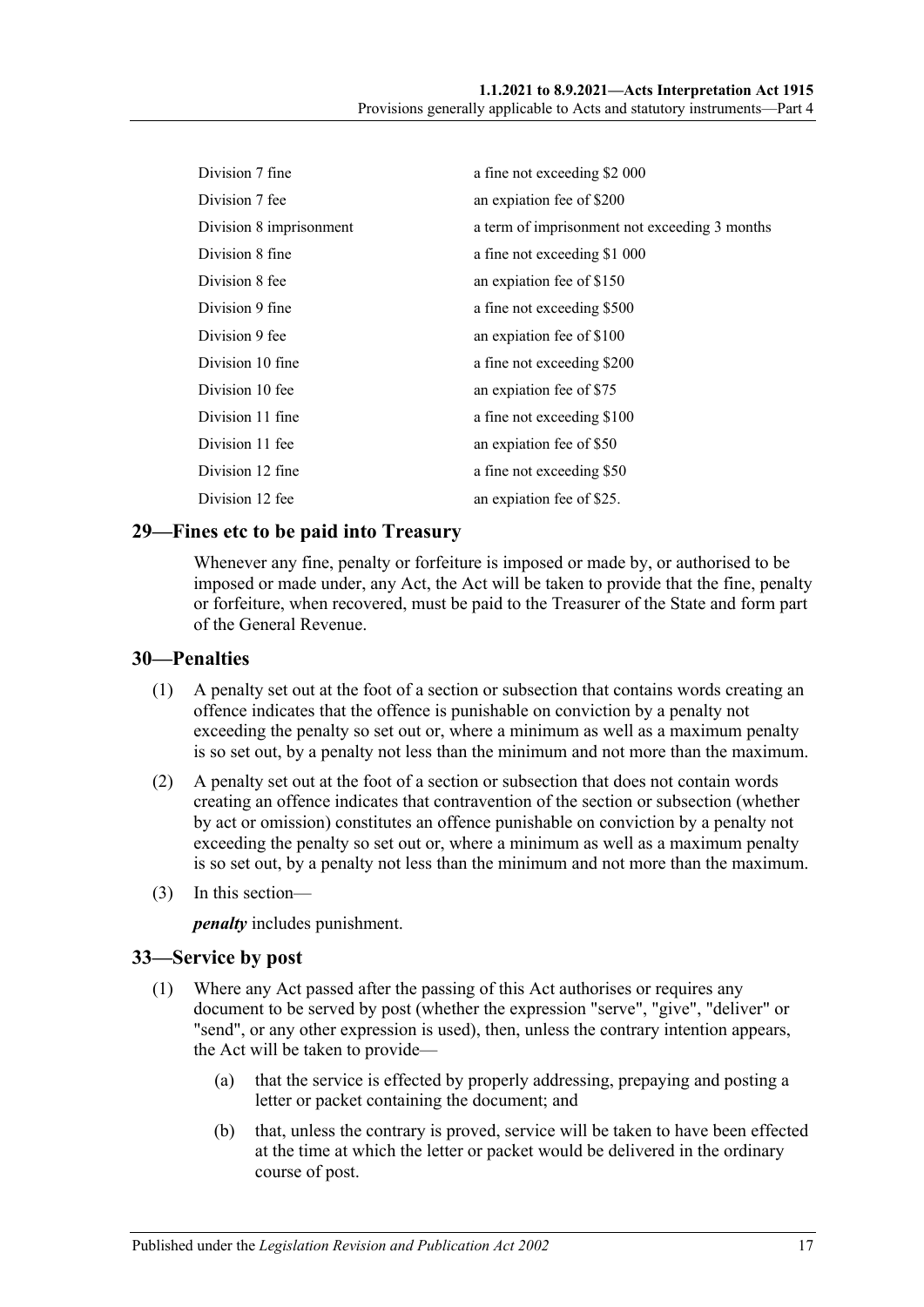(2) Where any Act authorises or requires any document to be served by certified mail (whether the expression "serve", "give", "deliver" or "send", or any other expression is used) then, unless the contrary intention appears, the Act will be taken to provide that service may be effected by registered post.

#### <span id="page-17-0"></span>**34—"May" imports a discretion, "shall" is imperative**

Where, in any Act passed after the first day of January, 1873, the word "may" is used in conferring a power, it implies that the power may be exercised or not, at discretion; and where, in any such Act the word "shall" is used in conferring a power, it implies that the power must be exercised.

### <span id="page-17-1"></span>**35—Words applying to occupant of public office to apply to successive occupants**

Words directing or empowering any Minister of the Crown or any public officer or functionary to do any act or thing, or otherwise applying by reference to his or her office will be construed as applying to the person for the time being acting in the office or discharging the duties of the office.

#### <span id="page-17-2"></span>**36—Power to appoint includes power to remove etc**

Words giving power to appoint to any office or position, or to appoint a deputy, will be taken to include power, exercisable at the discretion of the person in whom the power to appoint is vested—

- (a) to suspend or remove any person appointed under that power; or
- (b) to reinstate or reappoint any person so suspended or removed; or
- (c) to appoint some other person, temporarily or permanently, in the place of a person so suspended or removed; or
- (d) to appoint some other person, temporarily or permanently, to the office or position—
	- (i) where a person previously appointed is, for any reason, unable to carry out the duties of the office or position; or
	- (ii) where the office or position is vacant.

### <span id="page-17-3"></span>**36A—Gender balance in nomination of persons for appointment to statutory bodies**

- (1) This section applies if an Act provides for a member of a body to be appointed by the Governor or a Minister on the nomination of a non-government entity.
- (2) If the Act provides for the non-government entity to nominate a panel of persons from which the Governor or Minister is to select a person for appointment, the Act will be taken to provide that the panel—
	- (a) must include at least 1 woman and 1 man; and
	- (b) must, as far as practicable, be comprised of equal numbers of women and men.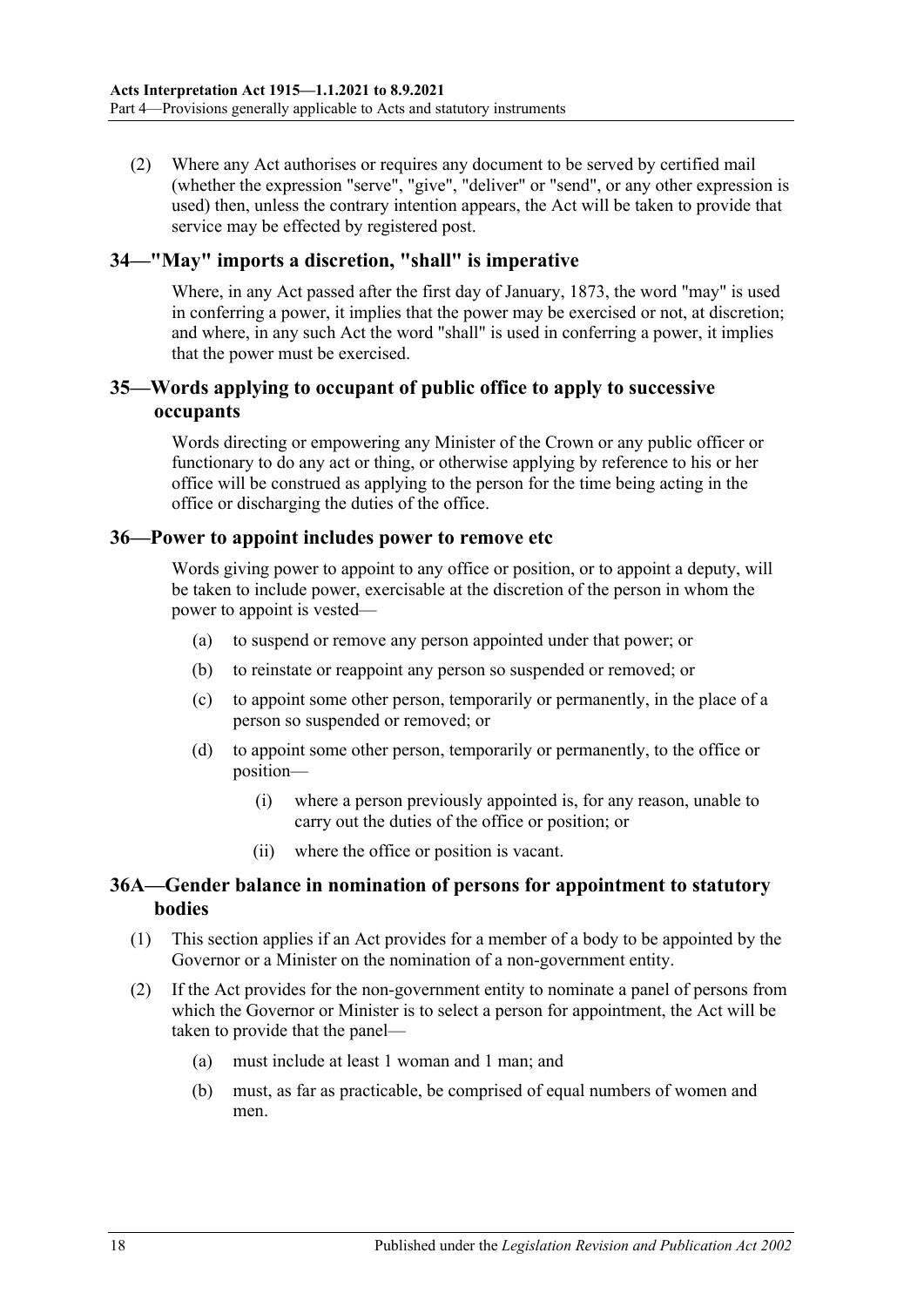- (3) If the Act does not provide for the non-government entity to nominate a panel of persons from which the Governor or Minister is to select a person for appointment, the Act will be taken to provide that—
	- (a) the non-government entity must nominate a panel of persons comprised of not less than twice the number of members of the body to be appointed on the nomination of the entity plus one; and
	- (b) the panel—
		- (i) must include at least 1 woman and 1 man; and
		- (ii) must, as far as practicable, be comprised of equal numbers of women and men; and
	- (c) the Governor or Minister must select the person for appointment from the panel.
- (4) This section does not derogate from the need to properly assess merit in selecting persons for appointment.
- (5) In this section—

*man* includes a person who identifies himself as a man regardless of the person's designated sex at birth;

*non-government entity* means a person or body other than an officer, agency or instrumentality (including a Minister) of the Crown in right of the State or the Commonwealth or another State or a Territory of the Commonwealth;

*woman* includes a person who identifies herself as a woman regardless of the person's designated sex at birth.

#### <span id="page-18-0"></span>**37—Powers may be exercised from time to time**

A power given by any Act to do any act or thing (including the making of an appointment), or to submit to any act or thing, is capable of being exercised from time to time, as occasion requires, unless the context, or the nature of the act or thing, indicates a contrary intention.

### <span id="page-18-1"></span>**37A—Manner in which certain powers and functions may be exercised by a delegate**

Where under an Act the exercise of a power or function by a person is dependent upon his or her state of mind, opinion or belief in relation to a particular matter—

- (a) the power or function is not incapable of delegation by reason of the fact that it is so dependent; and
- (b) if the power or function is lawfully delegated, it may be exercised by the delegate upon the basis of his or her own state of mind, opinion or belief in relation to the matter.

# <span id="page-18-2"></span>**39—Variation, revocation and expiration of regulations, rules or by-laws**

- (1) A power in an Act to make regulations, rules or by-laws includes power to vary or revoke the regulations, rules or by-laws.
- (2) The power to vary or revoke is exercisable in the same way, and subject to the same conditions, as the power to make the regulations, rules or by-laws.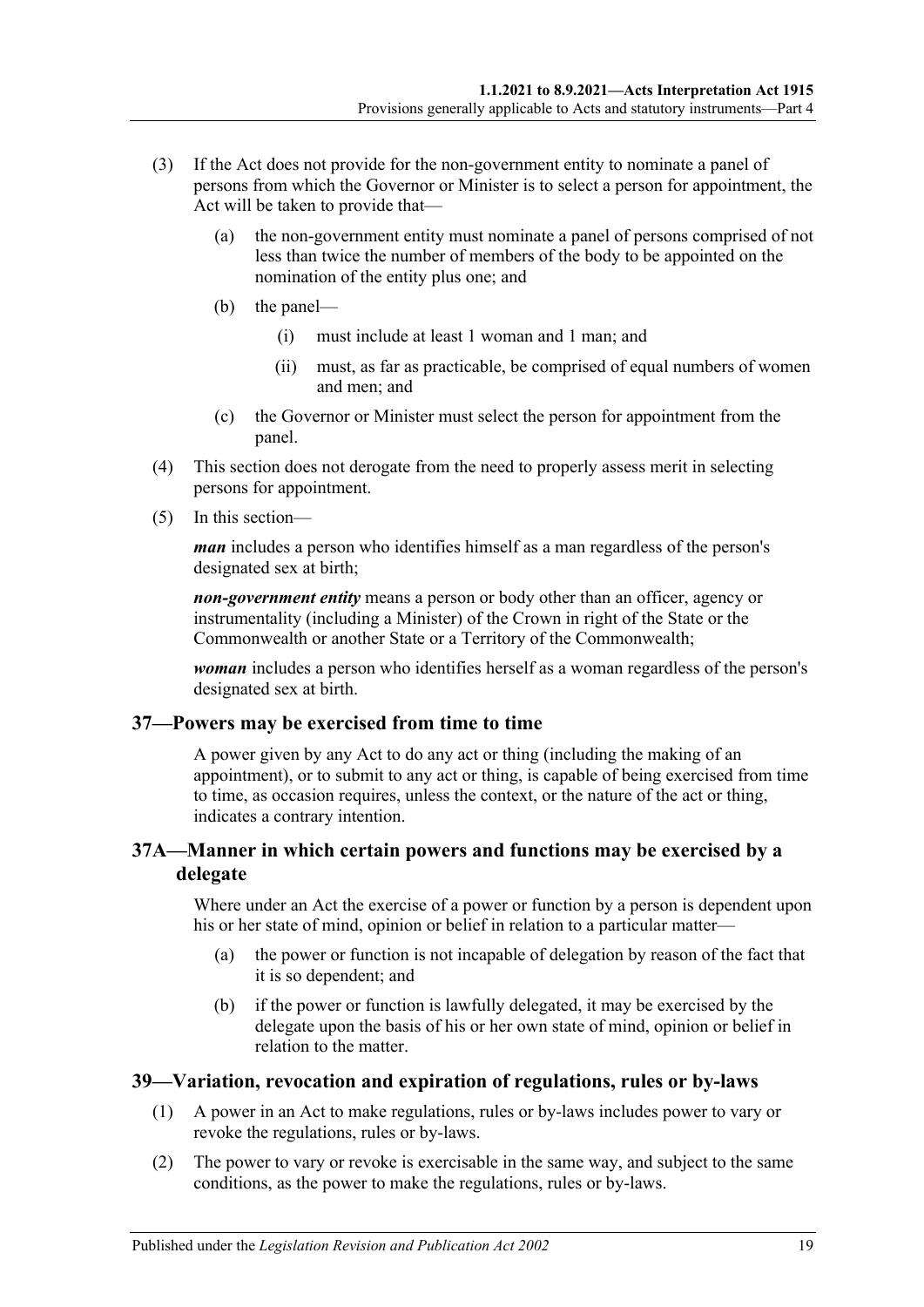(3) Regulations, rules and by-laws may include a provision specifying a day on which the regulations, rules or by-laws expire.

#### <span id="page-19-0"></span>**40—Prescribing matters by reference to other instruments**

Where an Act authorises or requires provision to be made for or in relation to a matter by regulations, rules or by-laws, the regulations, rules or by-laws may, unless the contrary intention appears, make such provision by applying, adopting or incorporating, with or without modification—

- (a) the provisions of any Act, or of any statutory instrument, as in force from time to time or as in force at a specified time; or
- (b) any material contained in any other instrument or writing as in force or existing when the regulations, rules or by-laws take effect or as in force or existing at a specified prior time.

#### <span id="page-19-1"></span>**42—Who may proceed for recovery of penalties**

Any person may sue for, or take proceedings to recover, and may recover any fine, penalty, or forfeiture imposed by, or authorised to be imposed or awarded under, any Act, unless the right to sue or take proceedings is vested by the Act in a particular officer or person.

#### <span id="page-19-2"></span>**44—Interpretation of references to summary proceedings, complaints etc**

- (1) Where it is provided in any Act that proceedings for offences are to be dealt with, or disposed of, summarily or before a special magistrate or one or more justices, those offences will be dealt with under the *[Summary Procedure Act](http://www.legislation.sa.gov.au/index.aspx?action=legref&type=act&legtitle=Summary%20Procedure%20Act%201921) 1921* as summary offences.
- (2) Where it is provided in any Act that a pecuniary sum may be recovered summarily or before or on the award of a special magistrate or one or more justices, that sum may be recovered on information in proceedings under the *[Summary Procedure Act](http://www.legislation.sa.gov.au/index.aspx?action=legref&type=act&legtitle=Summary%20Procedure%20Act%201921) 1921* and an order for payment made in any such proceedings is enforceable as if it were a fine.
- <span id="page-19-3"></span>(3) A reference in an Act to a complaint (being an instrument charging a person with a summary offence) will be taken to be a reference to an information under the *[Summary Procedure Act](http://www.legislation.sa.gov.au/index.aspx?action=legref&type=act&legtitle=Summary%20Procedure%20Act%201921) 1921* (and a reference to a complainant will be taken to be a reference to an informant under that Act).
- <span id="page-19-4"></span>(4) A reference in an Act to making a complaint in respect of an offence will be taken to be a reference to laying an information under the *[Summary Procedure Act](http://www.legislation.sa.gov.au/index.aspx?action=legref&type=act&legtitle=Summary%20Procedure%20Act%201921) 1921* in respect of an offence of the relevant class.
- (5) A reference in an Act to a complaint (being an instrument charging a person with a summary offence) other than of a kind contemplated by [subsection](#page-19-3)  $(3)$  or  $(4)$  is to be construed so as to recognise that, following the commencement of the *[Summary](http://www.legislation.sa.gov.au/index.aspx?action=legref&type=act&legtitle=Summary%20Procedure%20(Abolition%20of%20Complaints)%20Amendment%20Act%202016)  [Procedure \(Abolition of Complaints\) Amendment Act](http://www.legislation.sa.gov.au/index.aspx?action=legref&type=act&legtitle=Summary%20Procedure%20(Abolition%20of%20Complaints)%20Amendment%20Act%202016) 2016*, all offences are to be charged on information.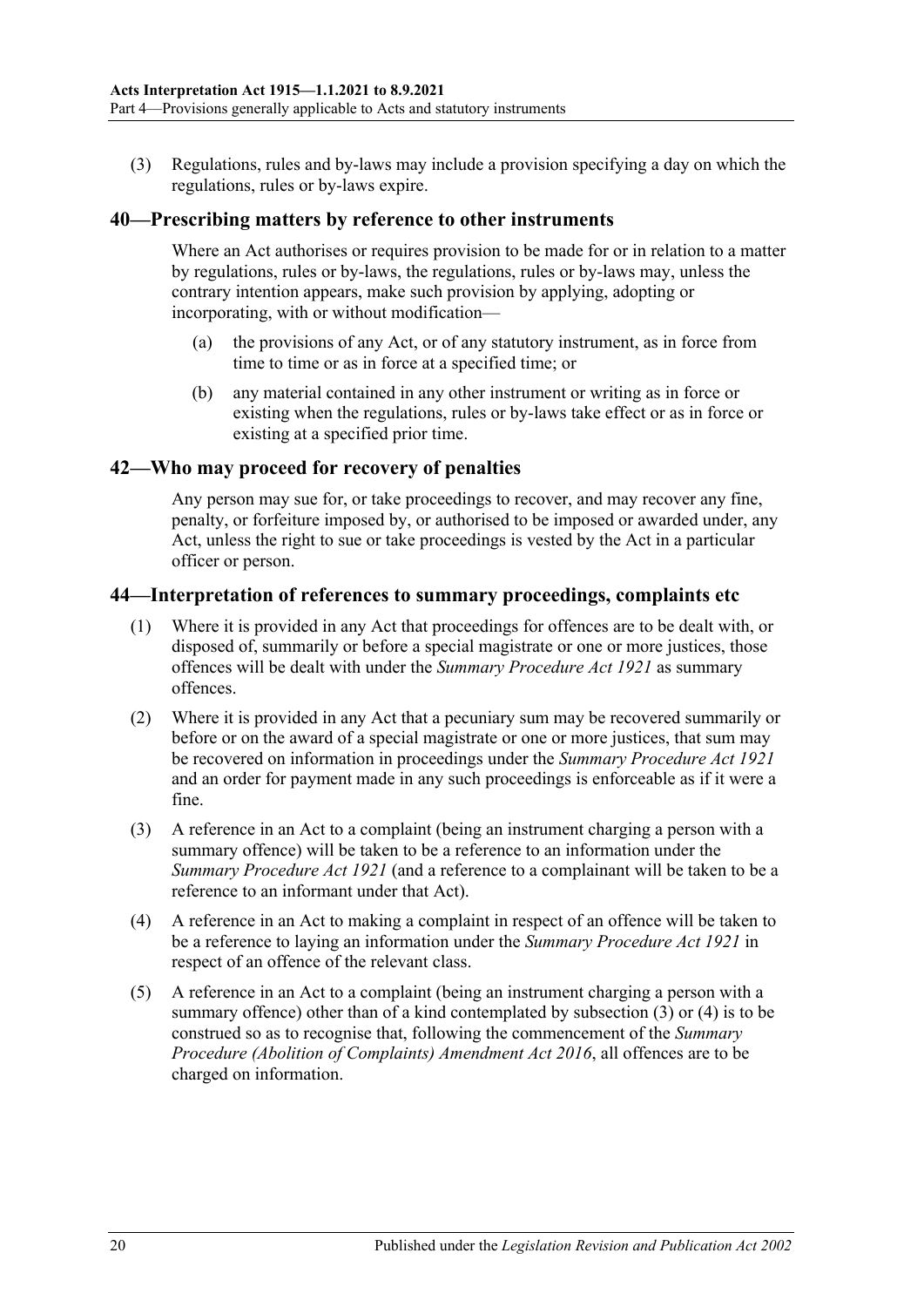#### <span id="page-20-0"></span>**45—Rounding down of monetary amounts**

An enactment providing for the calculation and payment of a tax, fee, charge, or other amount must be construed as if it provided that the calculated amount, if not an exact multiple of 5 cents, is to be rounded down to the highest multiple of 5 cents that is less than that amount.

#### <span id="page-20-1"></span>**50—Offences punishable under more than one law**

Where any act or omission constitutes an offence under two or more Acts, or both under an Act or Acts and at common law, the offender will, unless the contrary intention appears, be liable to be prosecuted and punished under either or any of those Acts or at common law, but is not liable to be punished twice for the same offence.

#### <span id="page-20-2"></span>**51—Production of records kept by computer or other process**

If a person who keeps information by computer or other process is required under an Act—

- (a) to produce the information or a document containing the information to a body or person; or
- (b) to make the information or a document containing the information available for inspection by a body or person,

then, unless the body or person otherwise directs—

- (c) the requirement obliges the person to produce or make available for inspection, as the case may be, a document that reproduces the information in a form capable of being understood by the body or person; and
- (d) the production to the body or person of the document in that form complies with the requirement.

#### <span id="page-20-3"></span>**52—Bodies corporate and signing or execution of documents**

If an Act requires or authorises a document to be signed or executed by a person and the person is a body corporate, the Act will be taken to require or authorise the affixing of the common seal of the body to the document, or the signing of the document on behalf of the body, in accordance with the Act (whether or not of this State) under which the body is incorporated.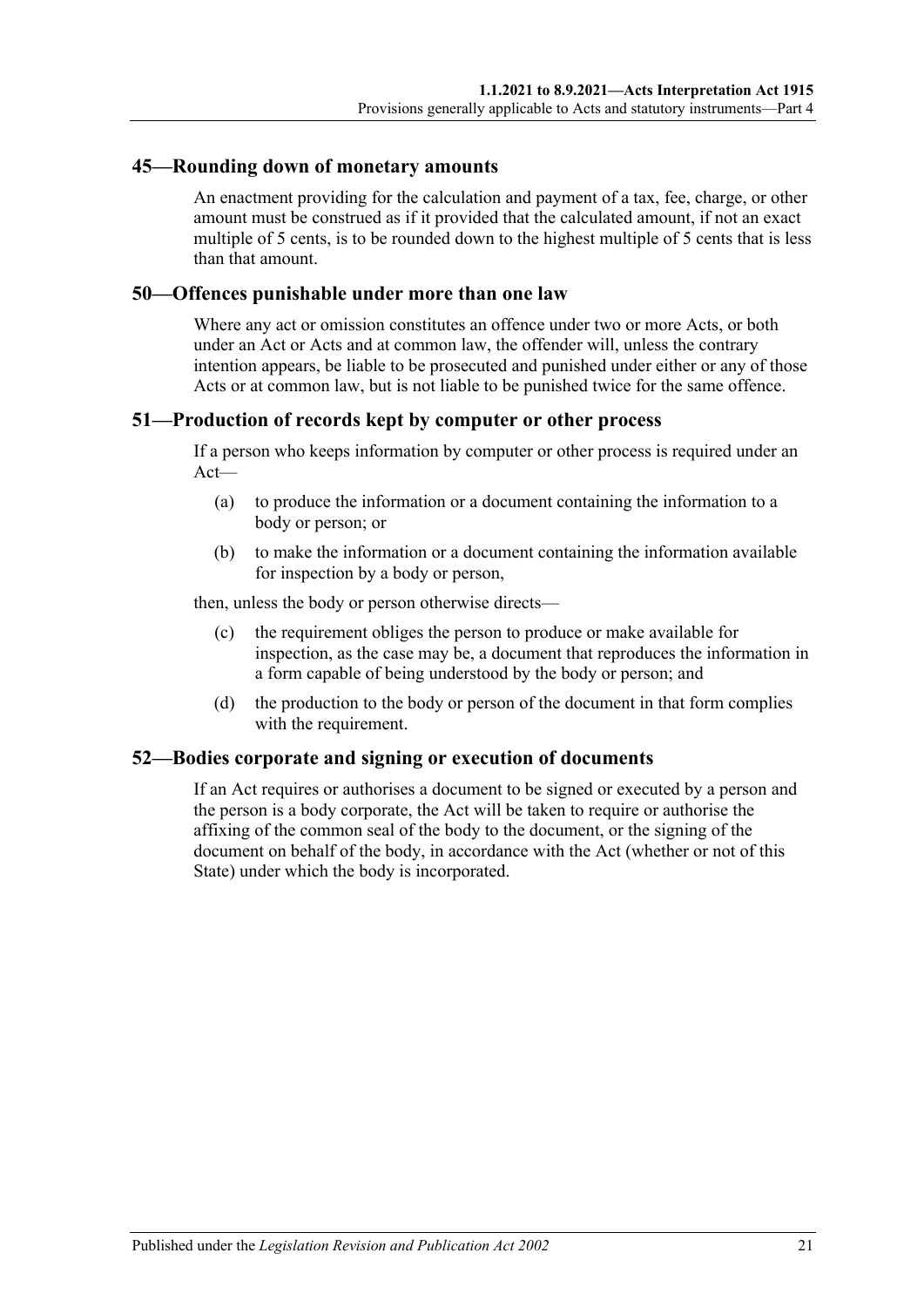# <span id="page-21-0"></span>**Legislative history**

# **Notes**

- Amendments of this version that are uncommenced are not incorporated into the text.
- Please note—References in the legislation to other legislation or instruments or to titles of bodies or offices are not automatically updated as part of the program for the revision and publication of legislation and therefore may be obsolete.
- Earlier versions of this Act (historical versions) are listed at the end of the legislative history.
- For further information relating to the Act and subordinate legislation made under the Act see the Index of South Australian Statutes or www.legislation.sa.gov.au.

# **Legislation repealed by principal Act**

The *Acts Interpretation Act 1915* repealed the following:

*Language of Acts Amendment Act 1900*

# **Legislation amended by principal Act**

The *Acts Interpretation Act 1915* amended the following:

An Act for shortening and explaining the Language used in Acts of Parliament, and for other purposes (No 9 of 1872)

# **Principal Act and amendments**

| Year No |      | Title                                                                                     | Assent     | Commencement                                                                       |
|---------|------|-------------------------------------------------------------------------------------------|------------|------------------------------------------------------------------------------------|
| 1915    | 1215 | Acts Interpretation Act 1915                                                              | 16.12.1915 | 16.12.1915                                                                         |
| 1923    | 1564 | <b>Acts Interpretation Act Amendment</b><br>Act 1923 repealed by 2253/1935                | 14.11.1923 | repealed by 2253/1935 without coming<br>into operation                             |
| 1935    | 2253 | Supreme Court Act 1935                                                                    | 21.12.1935 | 1.11.1937 (Gazette 25.3.1937 p646)                                                 |
| 1936    | 2293 | <i>Statute Law Revision Act 1936</i>                                                      | 8.10.1936  | 8.10.1936                                                                          |
| 1945    | -10  | Acts Interpretation Act Amendment<br>Act 1945                                             | 15.11.1945 | 15.11.1945                                                                         |
| 1949    | 58   | Acts Interpretation Act Amendment<br>Act 1949                                             | 8.12.1949  | 8.12.1949                                                                          |
| 1957    | 23   | <b>Acts Interpretation Act Amendment</b><br>Act 1957                                      | 31.10.1957 | 31.10.1957                                                                         |
| 1971    | 74   | <b>Statutes Amendment</b><br>(Administration of Acts and Acts<br>Interpretation) Act 1971 | 11.11.1971 | 11.11.1971                                                                         |
| 1972    | -118 | Act 1972                                                                                  |            | Acts Interpretation Act Amendment 30.11.1972 14.12.1972 (Gazette 14.12.1972 p2630) |
| 1975    | 102  | Acts Interpretation Act Amendment<br><i>Act 1975</i>                                      | 20.11.1975 | 20.11.1975                                                                         |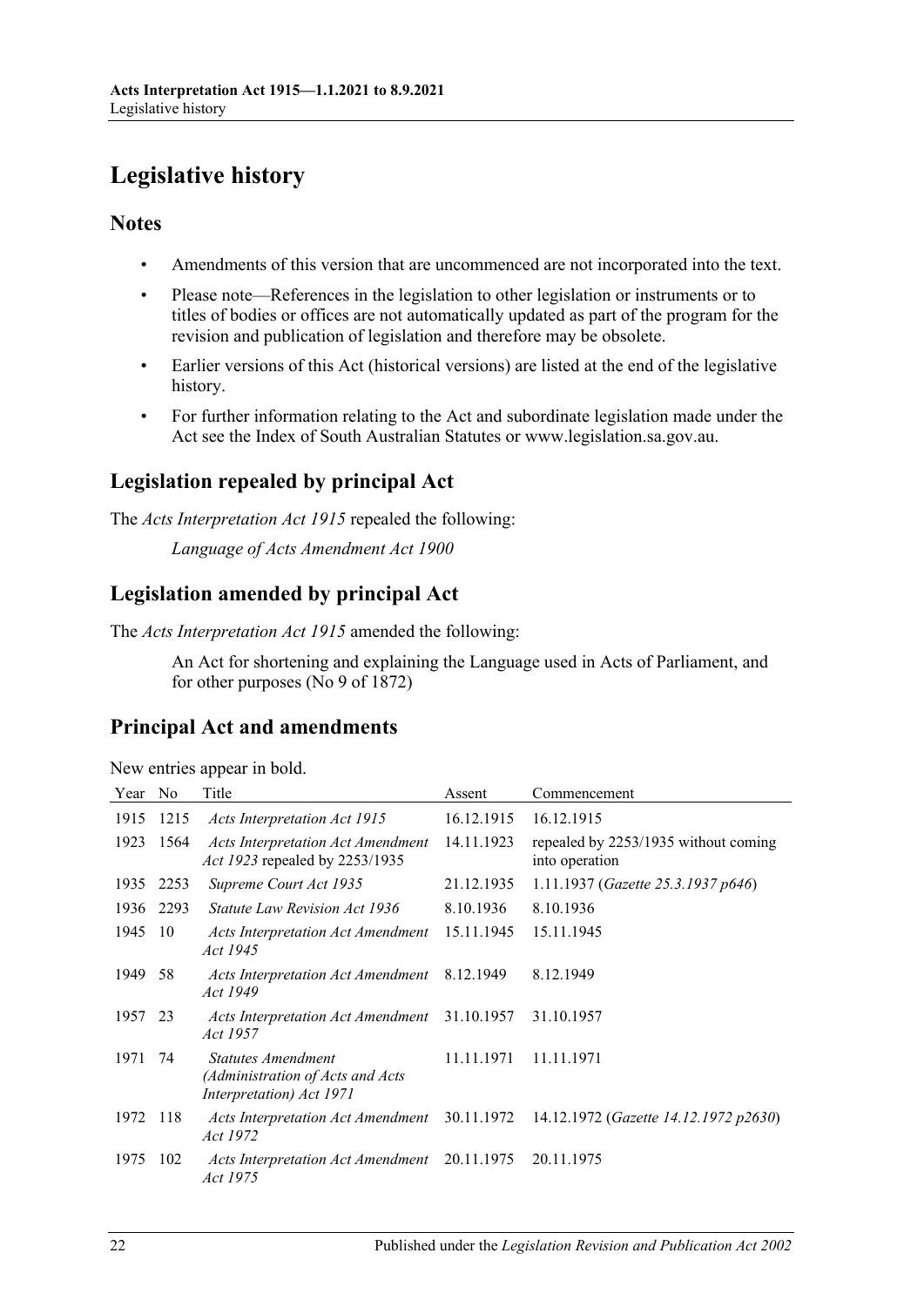| 1978 | 3   | Subordinate Legislation Act 1978                                                    | 23.2.1978  | 1.6.1978 (Gazette 11.5.1978 p1652)                                                             |
|------|-----|-------------------------------------------------------------------------------------|------------|------------------------------------------------------------------------------------------------|
| 1981 | 107 | Criminal Law Consolidation Act<br>Amendment Act 1981                                | 23.12.1981 | 11.2.1982 (Gazette 11.2.1982 p361)                                                             |
| 1983 | 41  | <b>Acts Interpretation Act Amendment</b><br>Act 1983                                | 16.6.1983  | 1.7.1983 (Gazette 30.6.1983 p1754)                                                             |
| 1984 | 56  | Statutes Amendment (Oaths and<br>Affirmations) Act 1984                             | 24.5.1984  | 1.7.1984 (Gazette 28.6.1984 p1897)                                                             |
| 1986 | 13  | <b>Acts Interpretation Act Amendment</b><br>Act 1986                                | 20.3.1986  | 20.3.1986                                                                                      |
| 1988 | 6   | <b>Acts Interpretation Act Amendment</b><br>Act 1988                                | 10.3.1988  | 10.3.1988                                                                                      |
| 1988 | 8   | <b>Acts Interpretation Act Amendment</b><br>Act (No. 2) 1988                        | 10.3.1988  | 5.5.1988 (Gazette 5.5.1988 p1115)                                                              |
| 1988 | 51  | <b>Statutes Amendment and Repeal</b><br>(Sentencing) Act 1988                       | 5.5.1988   | ss 3 & 4-8.9.1988 (Gazette 8.9.1988)<br>p994); ss 5 & 6-1.1.1989 (Gazette<br>15.12.1988 p2009) |
| 1988 | 55  | <b>Acts Interpretation Act Amendment</b><br>Act (No. 3) 1988                        | 8.9.1988   | 8.9.1988                                                                                       |
| 1990 | 56  | <b>Acts Interpretation Act Amendment</b><br>Act 1990                                | 22.11.1990 | 22.11.1990                                                                                     |
| 1991 | 69  | <b>Statutes Repeal and Amendment</b><br>(Courts) Act 1991                           | 12.12.1991 | 6.7.1992 (Gazette 2.7.1992 p209)                                                               |
| 1992 | 8   | <b>Acts Interpretation (Crown</b><br>Prerogative) Amendment Act 1992                | 16.4.1992  | 16.4.1992                                                                                      |
| 1992 | 14  | <b>Acts Interpretation</b><br>(Commencement) Amendment<br>Act 1992                  | 16.4.1992  | 16.4.1992                                                                                      |
| 1992 | 70  | Acts Interpretation (Australia Acts)<br>Amendment Act 1992                          | 19.11.1992 | 3.3.1986, 5.00 a.m. Greenwich Mean<br>Time: s 2                                                |
| 1992 | 72  | Expiation of Offences (Divisional<br>Fees) Amendment Act 1992                       | 19.11.1992 | Sch-1.3.1993 (Gazette 18.2.1993<br>p596)                                                       |
| 1994 | 1   | Acts Interpretation (Commencement 28.2.1994<br>Proclamations) Amendment<br>Act 1994 |            | 28.2.1994                                                                                      |
| 1994 | 15  | <b>Acts Interpretation (Monetary</b><br>Amounts) Amendment Act 1994                 | 12.5.1994  | 12.5.1994                                                                                      |
| 1994 | 92  | Native Title (South Australia)<br>Act 1994                                          | 15.12.1994 | Sch-15.12.1994 (Gazette 15.12.1994<br>p2129)                                                   |
| 1996 | 34  | <b>Statutes Amendment and Repeal</b><br>(Common Expiation Scheme)<br>Act 1996       | 2.5.1996   | Sch (cl 1)-3.2.1997 (Gazette<br>19.12.1996 p1923)                                              |
| 1997 | 30  | Statutes Amendment (References to<br>Banks) Act 1997                                | 12.6.1997  | Pt 2 (s 4)-3.7.1997 (Gazette 3.7.1997<br>p4)                                                   |
| 1998 | 55  | Police Act 1998                                                                     | 3.9.1998   | Sch 3 (cl 1)-1.7.1999 (Gazette<br>30.6.1999 p3310)                                             |
| 1998 | 59  | <b>Statutes Amendment</b><br>(Attorney-General's Portfolio)<br>Act 1998             | 3.9.1998   | Pt 2 (s 4)–10.3.1988: s 2(2)                                                                   |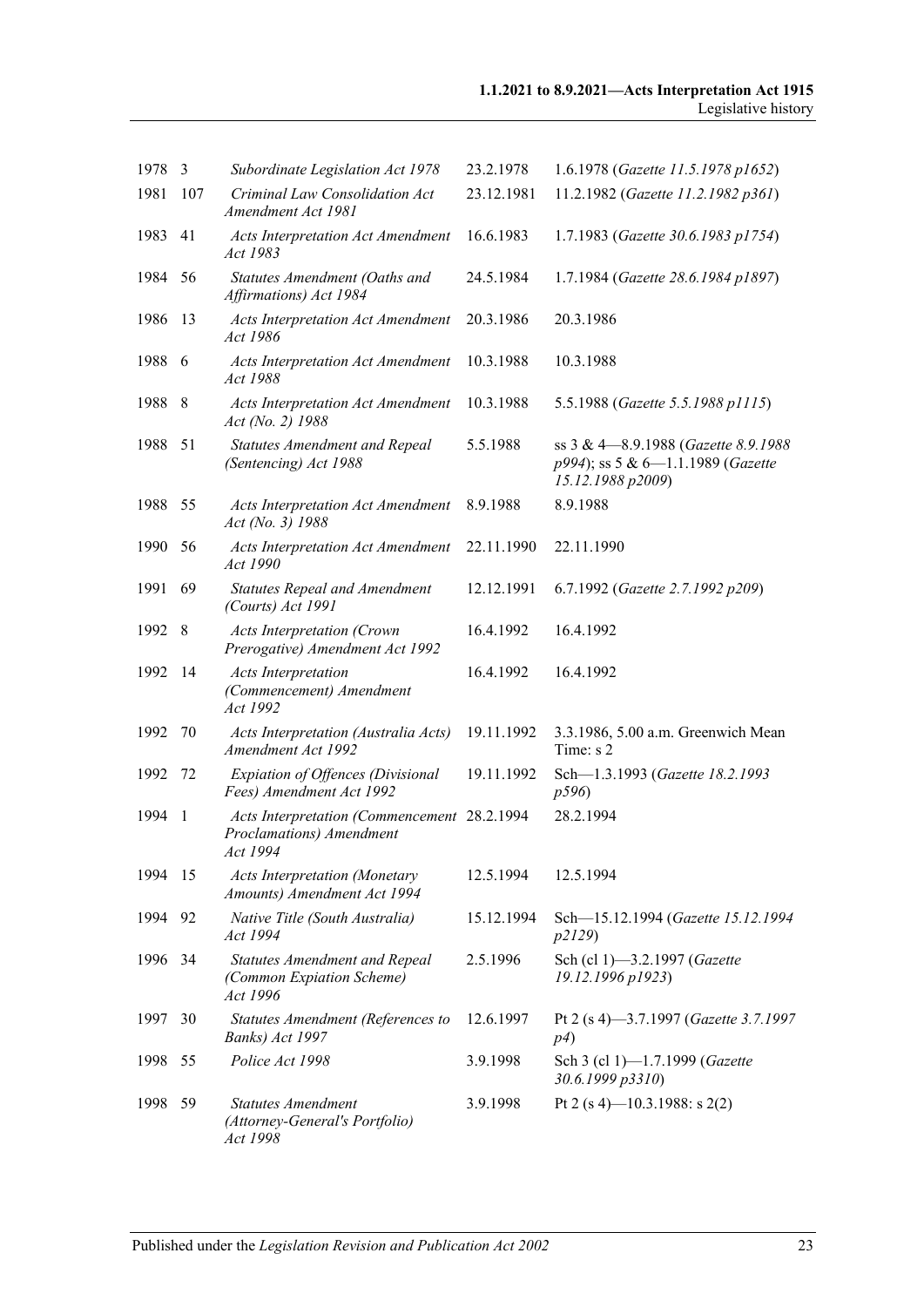| 1999    | 33 | Financial Sector Reform (South<br>Australia) Act 1999                               | 17.6.1999  | Sch (item $2$ )—1.7.1999 being the date<br>specified under s 3(16) of the Financial<br>Sector Reform (Amendments and<br>Transitional Provisions) Act (No. 1)<br>1999 of the Commonwealth as the<br>transfer date for the purposes of that<br>Act: $s(2)$ |
|---------|----|-------------------------------------------------------------------------------------|------------|----------------------------------------------------------------------------------------------------------------------------------------------------------------------------------------------------------------------------------------------------------|
| 2002 33 |    | <b>Statutes Amendment</b><br>(Attorney-General's Portfolio)<br>Act 2002             | 28.11.2002 | Pt 2 (s 4)-3.3.2003 (Gazette 27.2.2003<br>p807                                                                                                                                                                                                           |
| 2005    | 7  | <b>Acts Interpretation (Gender</b><br>Balance) Amendment Act 2005                   | 21.4.2005  | 21.7.2005 (Gazette 21.7.2005 p2465)                                                                                                                                                                                                                      |
| 2005    | 13 | <b>Acts Interpretation (Miscellaneous)</b><br>Amendment Act 2005                    | 21.4.2005  | Pt 2 (ss $4-16$ and new s 52 (as inserted<br>by s 17)-3.10.2005 (Gazette<br>29.9.2005 p3547); new s 51 (as inserted<br>by s 17)—21.4.2007 (s 7(5) <i>Acts</i><br>Interpretation Act 1915)                                                                |
| 2005    | 56 | Justices of the Peace Act 2005                                                      | 17.11.2005 | Sch 2 (cll 2 & 3)-1.7.2006 (Gazette<br>22.6.2006 p2012)                                                                                                                                                                                                  |
| 2006    | 44 | <b>Statutes Amendment (Justice</b><br>Portfolio) Act 2006                           | 14.12.2006 | Pt 2 (s 4)-18.1.2007 (Gazette<br>18.1.2007 p234)                                                                                                                                                                                                         |
| 2009    | 84 | Statutes Amendment (Public Sector<br>Consequential Amendments) Act<br>2009          | 10.12.2009 | Pt 4 (s 9)-1.2.2010 (Gazette 28.1.2010<br>p320                                                                                                                                                                                                           |
| 2010    | 5  | <b>Health Practitioner Regulation</b><br>National Law (South Australia) Act<br>2010 | 1.7.2010   | Sch 1 (cl 2)-1.7.2010 (Gazette<br>$1.7.2010\,\overline{p}3338$                                                                                                                                                                                           |
| 2012    | -6 | <b>Statutes Amendment (Shop Trading</b><br>and Holidays) Act 2012                   | 2.4.2012   | Pt 2 (ss 4 & 5)-2.4.2012 ( <i>Gazette</i><br>2.4.2012 p1318)                                                                                                                                                                                             |
| 2016    | 35 | <b>Statutes Amendment (Gender</b><br>Identity and Equity) Act 2016                  | 4.8.2016   | Pt 2 (ss 4-6)-8.9.2016 (Gazette<br>$8.9.2016$ $p3676$                                                                                                                                                                                                    |
| 2016    | 43 | Summary Procedure (Abolition of<br>Complaints) Amendment Act 2016                   | 29.9.2016  | Sch 1 (cl 1)-3.10.2017 (Gazette<br>1.8.2017p3039                                                                                                                                                                                                         |
| 2019    | 45 | <b>Supreme Court (Court of Appeal)</b><br><b>Amendment Act 2019</b>                 | 19.12.2019 | Sch 1 (cl 3)-1.1.2021 (Gazette<br>10.12.2020 p5638)                                                                                                                                                                                                      |
| 2021    | 25 | Statutes Amendment (COVID-19<br>Permanent Measures) Act 2021                        | 17.6.2021  | Pt 3 (s 5)-9.9.2021 (Gazette 18.8.2021<br>p3099)                                                                                                                                                                                                         |

# **Provisions amended since 3 February 1976**

- Legislative history prior to 3 February 1976 appears in marginal notes and footnotes included in the consolidation of this Act contained in Volume 1 of The Public General Acts of South Australia 1837-1975 at page 55.
- Certain textual alterations were made to this Act by the Commissioner of Statute Revision when preparing the reprint of the Act that incorporated all amendments in force as at 8 May 1987. A Schedule of these alterations was laid before Parliament on 6 August 1987.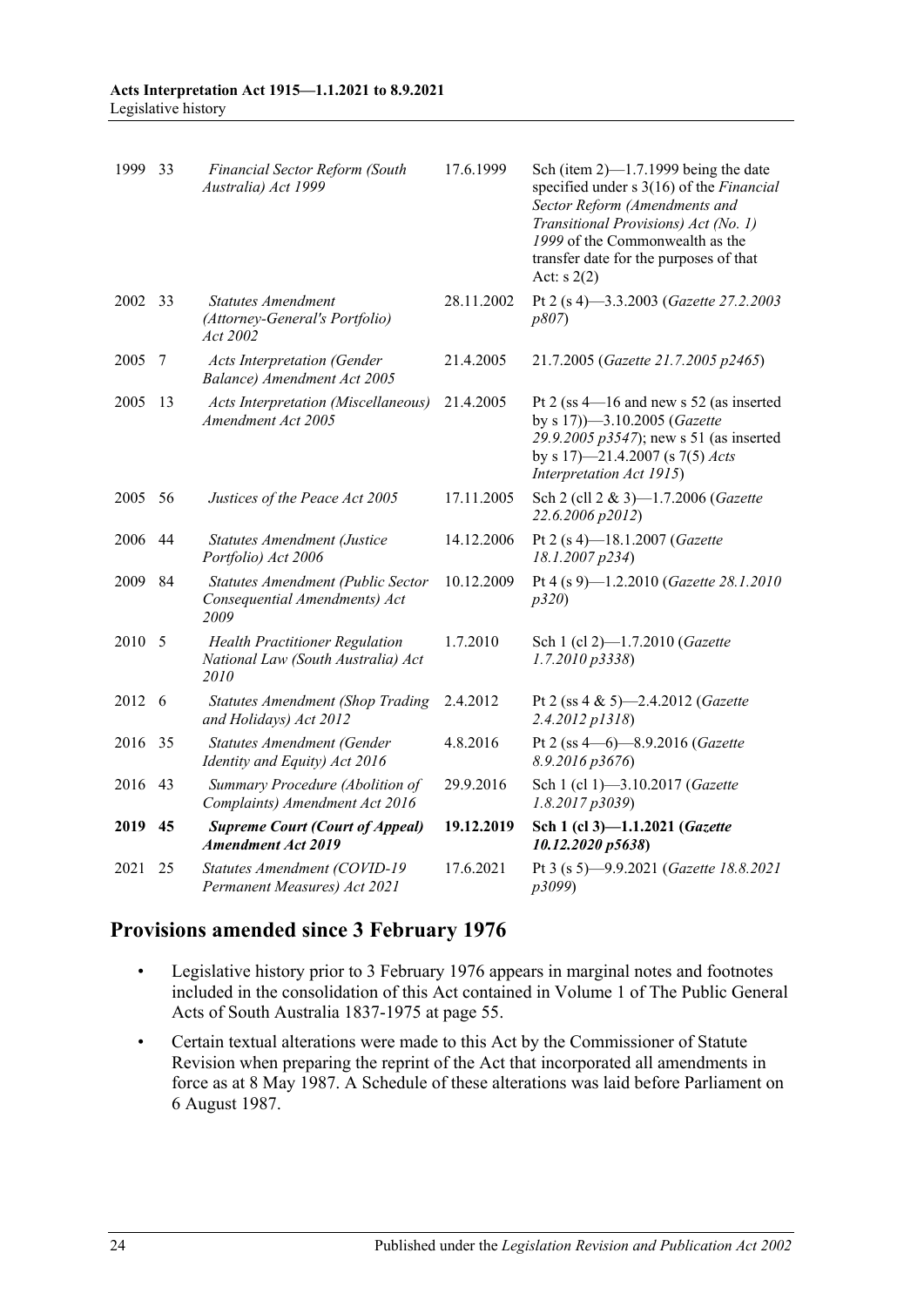New entries appear in bold.

Entries that relate to provisions that have been deleted appear in italics.

| Provision                                                                          | How varied                                         | Commencement |
|------------------------------------------------------------------------------------|----------------------------------------------------|--------------|
| Pt 1                                                                               | heading inserted by 41/1983 s 3                    | 1.7.1983     |
| s <sub>2</sub>                                                                     | deleted by 13/1986 (Sch)                           | 20.3.1986    |
| heading preceding<br>s <sub>3</sub>                                                | deleted by 41/1983 s 4                             | 1.7.1983     |
| s <sub>3</sub>                                                                     | substituted by $41/1983$ s 4                       | 1.7.1983     |
|                                                                                    | deleted by 13/1986 (Sch)                           | 20.3.1986    |
| s 3A                                                                               | inserted by $41/1983$ s 4                          | 1.7.1983     |
| heading preceding<br>s <sub>4</sub>                                                | deleted by 13/1986 (Sch)                           | 20.3.1986    |
| s <sub>4</sub>                                                                     |                                                    |              |
| s(4(1))                                                                            | s 4 amended by $41/1983$ s $5(a)$                  | 1.7.1983     |
|                                                                                    | s 4 redesignated as $s$ 4(1) by 30/1997 s 4(b)     | 3.7.1997     |
| Act                                                                                | substituted by 13/1986 (Sch)                       | 20.3.1986    |
| ADI                                                                                | inserted by $33/1999$ Sch (item 2(a))              | 1.7.1999     |
|                                                                                    | administrative unit inserted by $84/2009$ s $9(1)$ | 1.2.2010     |
| AS or Australian<br>Standard or<br>AS/NZS or<br>Australian/New<br>Zealand Standard | inserted by $13/2005$ s 4(1)                       | 3.10.2005    |
| Australia Acts                                                                     | inserted by 70/1992 s 3                            | 3.3.1986     |
| Australian citizen                                                                 | amended by 13/1986 (Sch)                           | 20.3.1986    |
| bank                                                                               | inserted by $30/1997$ s $4(a)$                     | 3.7.1997     |
|                                                                                    | substituted by $33/1999$ Sch (item 2(b))           | 1.7.1999     |
| bank cheque or<br>banker's cheque                                                  | inserted by $33/1999$ Sch (item 2(b))              | 1.7.1999     |
| <b>Banking Act</b><br>(Cwth)                                                       | inserted by $33/1999$ Sch (item 2(c))              | 1.7.1999     |
| building society                                                                   | inserted by $33/1999$ Sch (item 2(c))              | 1.7.1999     |
| <b>British possession</b>                                                          | deleted by 13/1986 (Sch)                           | 20.3.1986    |
| by-law                                                                             | deleted by $41/1983$ s $5(b)$                      | 1.7.1983     |
| this Act, passing of<br>this Act                                                   | commencement of deleted by $41/1983$ s $5(c)$      | 1.7.1983     |
| commencement                                                                       | inserted by $41/1983$ s $5(c)$                     | 1.7.1983     |
|                                                                                    | amended by 44/2006 s 4                             | 18.1.2007    |
| <b>Court of Appeal</b>                                                             | inserted by 45/2019 Sch 1 cl 3                     | 1.1.2021     |
| credit union                                                                       | inserted by $33/1999$ Sch (item $2(d)$ )           | 1.7.1999     |
| data storage<br>device                                                             | inserted by $13/2005$ s $4(2)$                     | 3.10.2005    |
| Department or<br>department                                                        | inserted by $84/2009$ s $9(2)$                     | 1.2.2010     |
| document                                                                           | inserted by $13/2005$ s $4(2)$                     | 3.10.2005    |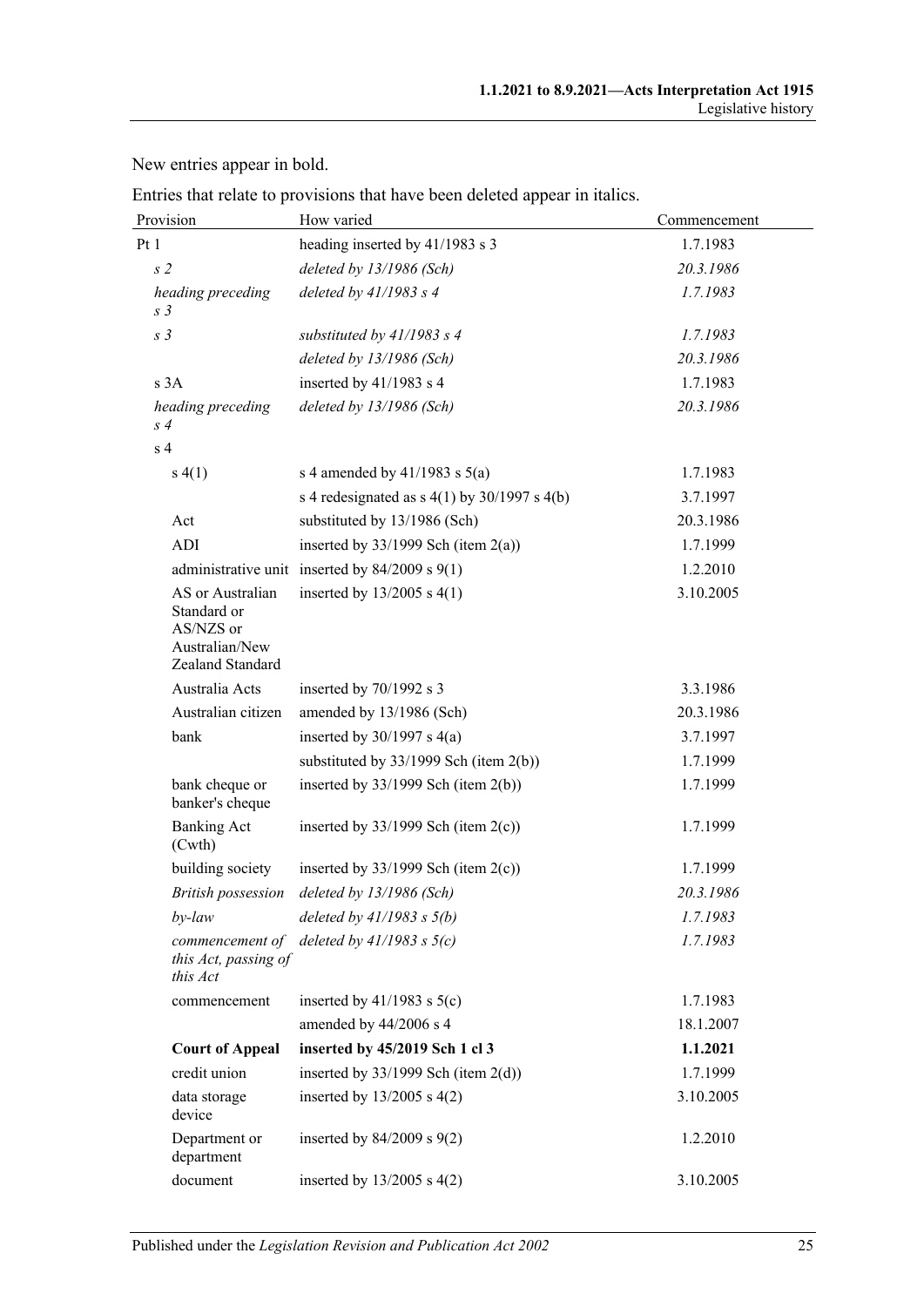| financial year                           | substituted by $41/1983$ s $5(d)$                 | 1.7.1983   |
|------------------------------------------|---------------------------------------------------|------------|
| friendly society                         | inserted by $33/1999$ Sch (item 2(e))             | 1.7.1999   |
| Gazette                                  | amended by 13/1986 (Sch)                          | 20.3.1986  |
| gender identity                          | inserted by $35/2016$ s 4(1)                      | 8.9.2016   |
| Regulation<br>National Law               | Health Practitioner inserted by 5/2010 Sch 1 cl 2 | 1.7.2010   |
| intersex status                          | inserted by $35/2016$ s $4(2)$                    | 8.9.2016   |
| judge                                    | amended by 13/1986 (Sch)                          | 20.3.1986  |
| land                                     | substituted by 92/1994 Sch                        | 15.12.1994 |
| major indictable<br>offence              | inserted by $69/1991$ s $17(a)$                   | 6.7.1992   |
| Minister                                 | substituted by $41/1983$ s $5(e)$                 | 1.7.1983   |
| minor indictable<br>offence              | inserted by $107/1981$ s $27(a)$                  | 11.2.1982  |
|                                          | substituted by $69/1991$ s $17(b)$                | 6.7.1992   |
| subject                                  | naturalised British deleted by 13/1986 (Sch)      | 20.3.1986  |
| part-day public<br>holiday               | inserted by $6/2012$ s $4(1)$                     | 2.4.2012   |
| police force                             | inserted by 55/1998 Sch 3 (cl 1)                  | 1.7.1999   |
| police officer                           | inserted by 55/1998 Sch 3 (cl 1)                  | 1.7.1999   |
| prescribed                               | substituted by $41/1983$ s $5(f)$                 | 1.7.1983   |
| public holiday                           | substituted by $6/2012$ s $4(2)$                  | 2.4.2012   |
| Public Service or<br>public service      | inserted by $84/2009$ s $9(3)$                    | 1.2.2010   |
| record                                   | inserted by $13/2005$ s 4(3)                      | 3.10.2005  |
| regulation, rule or<br>by-law            | substituted by $41/1983$ s $5(g)$                 | 1.7.1983   |
| special justice                          | inserted by 56/2005 Sch 2 cl 2                    | 1.7.2006   |
| Standards<br>Association of<br>Australia | inserted by $13/2005$ s 4(4)                      | 3.10.2005  |
| Standards<br>Australia                   | inserted by $13/2005$ s $4(4)$                    | 3.10.2005  |
| statutory<br>declaration                 | substituted by 13/1986 (Sch)                      | 20.3.1986  |
| statutory<br>instrument                  | inserted by $41/1983$ s $5(h)$                    | 1.7.1983   |
|                                          | substituted by 6/1988 s 2                         | 10.3.1988  |
|                                          | amended by 56/1990 s 2                            | 22.11.1990 |
|                                          | amended by $13/2005$ s 4(5)                       | 3.10.2005  |
| summary offence                          | inserted by 107/1981 s 27(b)                      | 11.2.1982  |
|                                          | substituted by $69/1991$ s $17(c)$                | 6.7.1992   |
| this Act                                 | substituted by $41/1983$ s $5(i)$                 | 1.7.1983   |
| writing                                  | inserted by 13/1986 (Sch)                         | 20.3.1986  |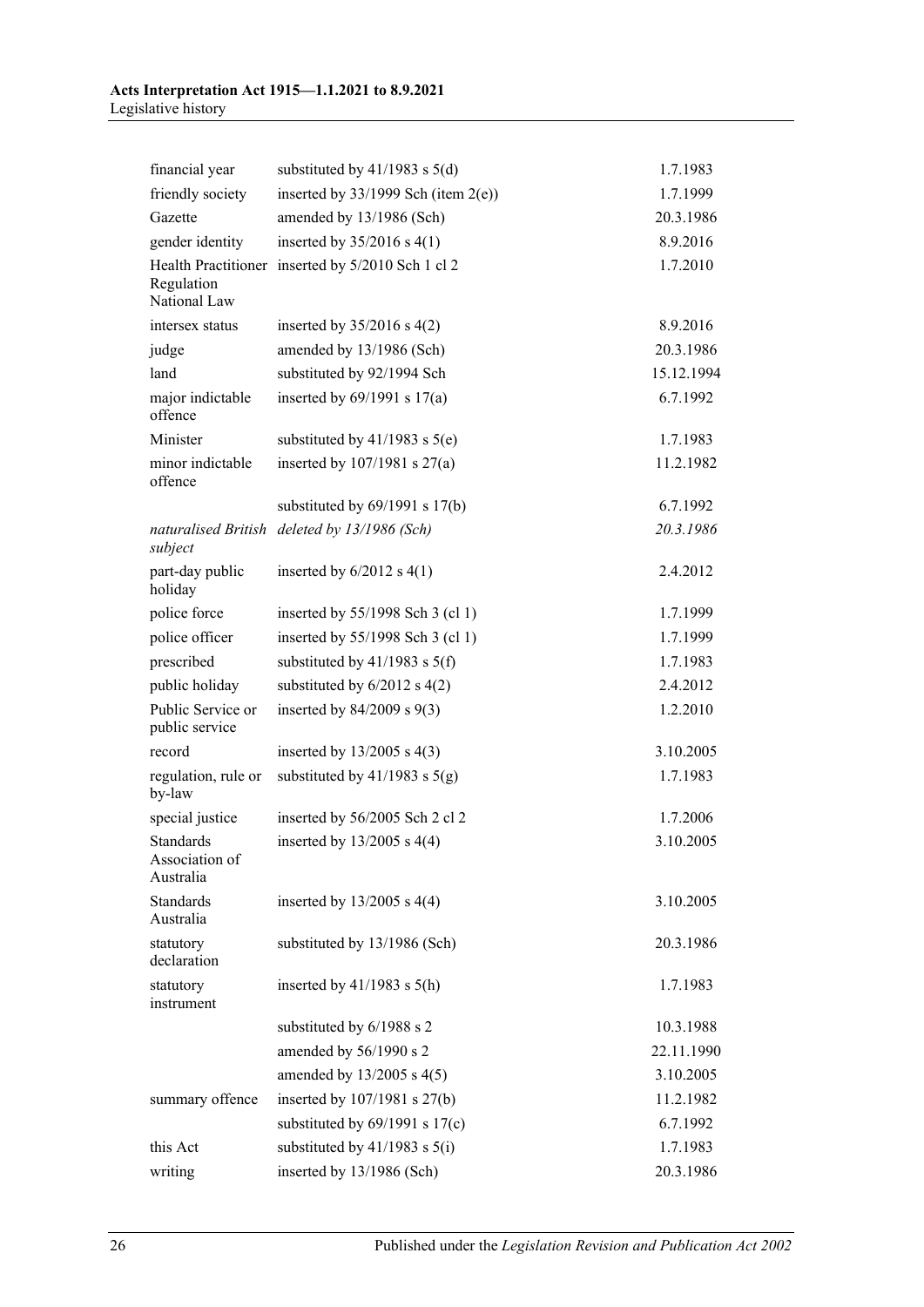|                             | amended by $13/2005$ s 4(6)                                                 | 3.10.2005  |
|-----------------------------|-----------------------------------------------------------------------------|------------|
| passage<br>"Expressions     | deleted by 13/1986 (Sch)                                                    | 20.3.1986  |
| referring  visible<br>form" |                                                                             |            |
| s(4(2)                      | inserted by $30/1997$ s $4(b)$                                              | 3.7.1997   |
|                             | deleted by $33/1999$ Sch (item $2(f)$ )                                     | 1.7.1999   |
|                             | inserted by $13/2005$ s 4(7)                                                | 3.10.2005  |
| $s(4)$ and $(4)$            | inserted by $6/2012$ s $4(3)$                                               | 2.4.2012   |
| s 4AA                       | inserted by 13/2005 s 5                                                     | 3.10.2005  |
| s 4A                        | inserted by $41/1983$ s 6                                                   | 1.7.1983   |
| Pt 2                        | heading preceding s 5 deleted and Pt 2 heading<br>inserted by 41/1983 s 7   | 1.7.1983   |
| s <sub>5</sub>              | substituted by 41/1983 s 7                                                  | 1.7.1983   |
| heading preceding<br>s 6    | deleted by 41/1983 s 7                                                      | 1.7.1983   |
| s <sub>6</sub>              | substituted by 41/1983 s 7                                                  | 1.7.1983   |
|                             | substituted by 13/2005 s 6                                                  | 3.10.2005  |
| s <sub>7</sub>              | amended by 41/1983 s 8                                                      | 1.7.1983   |
| s <sub>7</sub>              | substituted by 13/1986 (Sch)                                                | 20.3.1986  |
| s(7(3))                     | inserted by 55/1988 s 2                                                     | 8.9.1988   |
|                             | amended by $13/2005$ s $7(1)$ —(3)                                          | 3.10.2005  |
| $s \, 7(4)$                 | inserted by 55/1988 s 2                                                     | 8.9.1988   |
| $s \, 7(4a)$                | inserted by 1/1994 s 2                                                      | 28.2.1994  |
|                             | deleted by 1/1994 s 3                                                       | 31.12.1994 |
|                             | inserted by 13/2005 s 7(4)                                                  | 3.10.2005  |
| $s \, 7(5)$                 | inserted by 14/1992 s 2                                                     | 16.4.1992  |
| S <sub>7A</sub>             | inserted by $41/1983$ s 9                                                   | 1.7.1983   |
| $s \, \delta$               | deleted by 13/1986 (Sch)                                                    | 20.3.1986  |
| s 9                         | deleted by 41/1983 s 10                                                     | 1.7.1983   |
| s 10                        | amended by 13/1986 (Sch)                                                    | 20.3.1986  |
| Pt 3                        | heading preceding s 11 deleted and Pt 3<br>heading inserted by 41/1983 s 11 | 1.7.1983   |
| s 10A                       | inserted by 13/2005 s 8                                                     | 3.10.2005  |
| $ss 11 - 14$                | substituted by 41/1983 s 11                                                 | 1.7.1983   |
| Pt 4                        | heading inserted by 41/1983 s 11                                            | 1.7.1983   |
| $s$ 14 $A$                  | inserted by $41/1983$ s 11                                                  | 1.7.1983   |
| s 14A(3)                    | inserted by $13/2005$ s 9                                                   | 3.10.2005  |
| s 14B                       | inserted by $41/1983$ s 11                                                  | 1.7.1983   |
| $s$ 14B(2)                  | deleted by $56/1990 s$ 3                                                    | 22.11.1990 |
| s 14B(3)                    | amended by 13/2005 s 10                                                     | 3.10.2005  |
| s 14BA                      | inserted by 56/1990 s 4                                                     | 22.11.1990 |
| s14BA(2)                    | substituted by 33/2002 s 4                                                  | 3.3.2003   |
| s 14C                       | inserted by 41/1983 s 11                                                    | 1.7.1983   |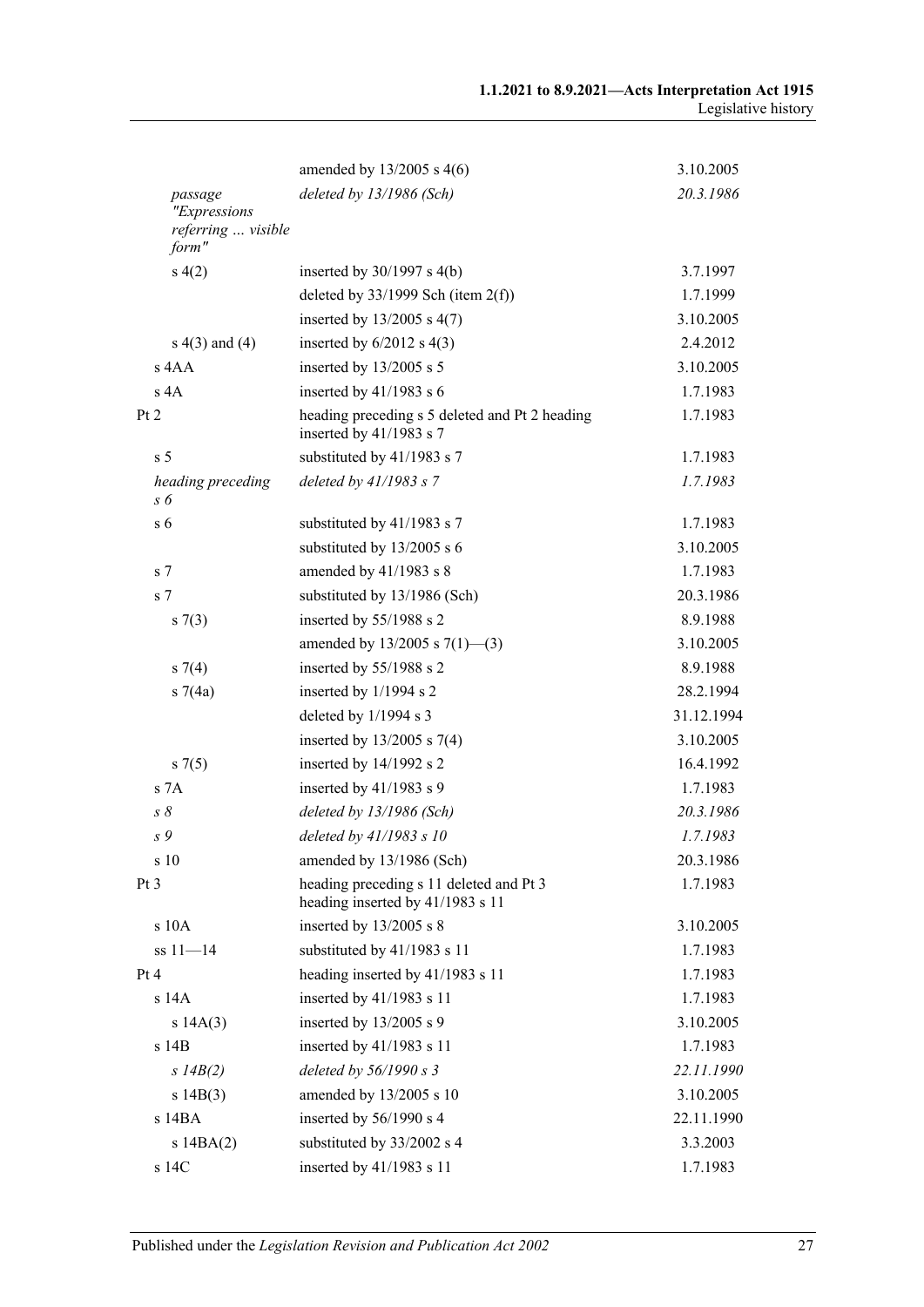|                                      | substituted by 6/1988 s 3            | 10.3.1988 |
|--------------------------------------|--------------------------------------|-----------|
| 14C(2)                               | amended by $59/1998$ s $4(a)$        | 10.3.1988 |
| s 14C(3)                             | inserted by $59/1998$ s $4(b)$       | 10.3.1988 |
| s 14D                                | inserted by 41/1983 s 11             | 1.7.1983  |
| s 15                                 | amended by 41/1983 s 12              | 1.7.1983  |
|                                      | substituted by 13/1986 (Sch)         | 20.3.1986 |
| s 16                                 |                                      |           |
| s 16(1)                              | amended by 41/1983 s 13(a)—(c)       | 1.7.1983  |
| s 16(2)                              | amended by 41/1983 s 13(d)           | 1.7.1983  |
| s 16(2a)                             | inserted by $13/1986$ s $2(a)$       | 20.3.1986 |
| s 16(3)                              | amended by $41/1983$ s $13(e)$ , (f) | 1.7.1983  |
|                                      | amended by $13/1986$ s $2(b)$        | 20.3.1986 |
| s 16(4)                              | inserted by $13/1986$ s $2(c)$       | 20.3.1986 |
| s 17                                 | substituted by 41/1983 s 14          | 1.7.1983  |
| heading preceding<br>$s$ 18          | deleted by 41/1983 s 15              | 1.7.1983  |
| s 18                                 | deleted by 41/1983 s 15              | 1.7.1983  |
|                                      | inserted by 13/1986 s 3              | 20.3.1986 |
| s 19                                 | deleted by 41/1983 s 15              | 1.7.1983  |
|                                      | inserted by 6/1988 s 4               | 10.3.1988 |
|                                      | substituted by 13/2005 s 11          | 3.10.2005 |
| s 19A                                | inserted by 13/2005 s 11             | 3.10.2005 |
| s 20                                 | deleted by 41/1983 s 15              | 1.7.1983  |
|                                      | inserted by 8/1992 s 2               | 16.4.1992 |
| s 21                                 | amended by 13/1986 (Sch)             | 20.3.1986 |
| s 22                                 | substituted by 13/1986 s 4           | 20.3.1986 |
| s 22A                                |                                      |           |
| $s\,22A(3)$                          | deleted by $41/1983$ s 16            | 1.7.1983  |
| s 22B                                | inserted by 70/1992 s 4              | 3.3.1986  |
| heading preceding<br>s <sub>23</sub> | deleted by 41/1983 s 17              | 1.7.1983  |
| s 24                                 | amended by 41/1983 s 18              | 1.7.1983  |
|                                      | amended by 13/1986 (Sch)             | 20.3.1986 |
| s 25                                 | amended by 41/1983 s 19              | 1.7.1983  |
|                                      | substituted by 13/1986 (Sch)         | 20.3.1986 |
|                                      | amended by 13/2005 s 12(1), (2)      | 3.10.2005 |
| s 26                                 | amended by 13/1986 s 5               | 20.3.1986 |
|                                      | amended by 35/2016 s 5(1), (2)       | 8.9.2016  |
| s <sub>27</sub>                      |                                      |           |
| $s \, 27(1)$                         | amended by 13/1986 (Sch)             | 20.3.1986 |
| $s \, 27(2a)$                        | inserted by 6/2012 s 5               | 2.4.2012  |
| s 27A                                | inserted by 13/2005 s 13             | 3.10.2005 |
| s 28                                 | substituted by 13/1986 (Sch)         | 20.3.1986 |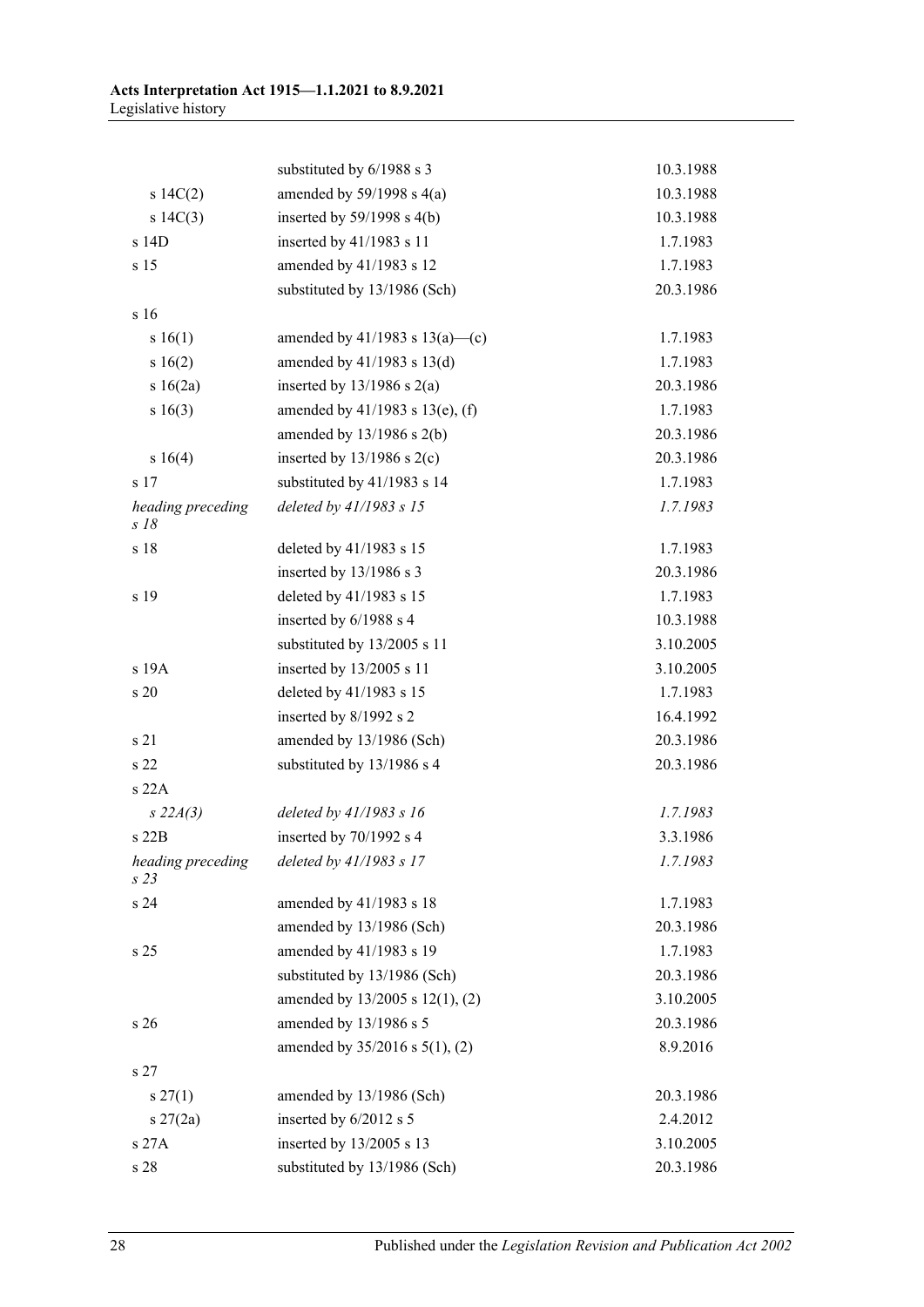| s 28A                     | inserted by 51/1988 s 4               | 8.9.1988   |
|---------------------------|---------------------------------------|------------|
|                           | amended by 72/1992 s 10 (Sch)         | 1.3.1993   |
|                           | amended by 34/1996 s 4 (Sch cl 1)     | 3.2.1997   |
| s 30                      | substituted by 13/1986 (Sch)          | 20.3.1986  |
| s <sub>31</sub>           | deleted by $51/1988 s 5$              | 1.1.1989   |
| s <sub>32</sub>           | deleted by $107/1981 s 27(c)$         | 11.2.1982  |
| s 33                      |                                       |            |
| $s \, 33(2)$              | amended by 13/2005 s 14(1), (2)       | 3.10.2005  |
| $s$ 33 $A$                | deleted by 13/1986 (Sch)              | 20.3.1986  |
| $s$ 33 $B$                | deleted by $8/1988 s$ 3               | 5.5.1988   |
| $s$ 33 $C$                | amended by 41/1983 s 20               | 1.7.1983   |
|                           | amended by 13/1986 (Sch)              | 20.3.1986  |
|                           | deleted by $8/1988 s$ 3               | 5.5.1988   |
| heading preceding<br>s 34 | deleted by 41/1983 s 21               | 1.7.1983   |
| s 36                      | substituted by 13/1986 (Sch)          | 20.3.1986  |
| s36A                      | inserted by 7/2005 s 4                | 21.7.2005  |
| $s \, 36A(5)$             |                                       |            |
| man                       | inserted by $35/2016$ s $6(1)$        | 8.9.2016   |
| woman                     | inserted by $35/2016$ s $6(2)$        | 8.9.2016   |
| s 37                      | amended by 13/1986 (Sch)              | 20.3.1986  |
| s 37A                     | inserted by 41/1983 s 22              | 1.7.1983   |
| s38                       | deleted by $3/1978 s 7(1)$            | 1.6.1978   |
| heading preceding<br>s 39 | deleted by 41/1983 s 23               | 1.7.1983   |
| s 39                      | amended by 13/1986 (Sch)              | 20.3.1986  |
|                           | substituted by 13/2005 s 15           | 3.10.2005  |
| s 40                      | deleted by 41/1983 s 24               | 1.7.1983   |
|                           | inserted by 56/1990 s 5               | 22.11.1990 |
| heading preceding<br>s 41 | deleted by 41/1983 s 25               | 1.7.1983   |
| s41                       | deleted by $56/1984 s 5$              | 1.7.1984   |
| $s\,43$                   | substituted by 13/1986 (Sch)          | 20.3.1986  |
|                           | deleted by 69/1991 s 17               | 6.7.1992   |
| s <sub>44</sub>           | substituted by 13/1986 (Sch)          | 20.3.1986  |
| $s\,44(1)$                | amended by 13/2005 s 16(1)            | 3.10.2005  |
|                           | amended by 56/2005 Sch 2 cl 3(1)      | 1.7.2006   |
| $s\,44(2)$                | amended by 51/1988 s 6                | 1.1.1989   |
|                           | amended by 13/2005 s 16(2)            | 3.10.2005  |
|                           | amended by 56/2005 Sch 2 cl 3(2)      | 1.7.2006   |
|                           | amended by 43/2016 Sch 1 cl 1(1)      | 3.10.2017  |
| $s\,44(3)$ (5)            | inserted by $43/2016$ Sch 1 cl $1(2)$ | 3.10.2017  |
| s 45                      | deleted by 13/1986 (Sch)              | 20.3.1986  |
|                           | inserted by 15/1994 s 2               | 12.5.1994  |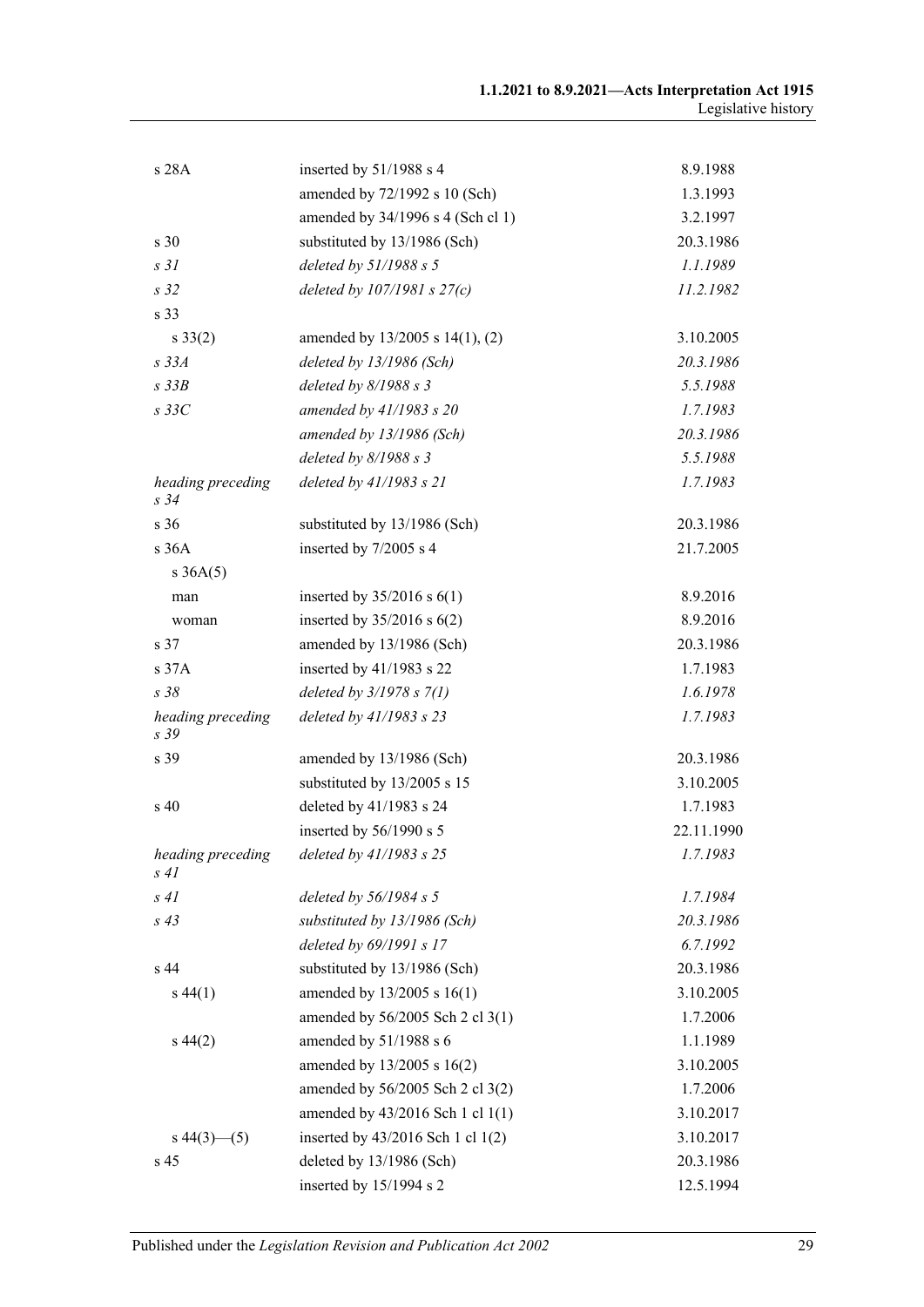#### **Acts Interpretation Act 1915—1.1.2021 to 8.9.2021** Legislative history

| $ss 46$ and $47$             | deleted by $13/1986$ (Sch)  | 20.3.1986 |
|------------------------------|-----------------------------|-----------|
| heading preceding<br>$s\,48$ | deleted by $41/1983$ s $26$ | 1.7.1983  |
| ss 48 and 49                 | deleted by $41/1983$ s $26$ | 1.7.1983  |
| s 51                         | deleted by 56/1984 s 5      | 1.7.1984  |
|                              | inserted by 13/2005 s 17    | 21.4.2007 |
| s <sub>52</sub>              | deleted by 41/1983 s 27     | 1.7.1983  |
|                              | inserted by 13/2005 s 17    | 3.10.2005 |

# **Transitional etc provisions associated with Act or amendments**

#### *Acts Interpretation Act Amendment Act 1988*

#### **5—Operation of amendments**

The amendments made by this Act operate retrospectively and prospectively.

#### *Statutes Amendment and Repeal (Common Expiation Scheme) Act 1996*

#### **5—Transitional provision**

An Act repealed or amended by this Act will continue to apply (as in force immediately prior to the repeal or amendment coming into operation) to an expiation notice issued under the repealed or amended Act.

#### **Historical versions**

Reprint No 1—1.7.1991 Reprint No 2—16.4.1992 Reprint No 3—6.7.1992 Reprint No 4—19.11.1992 Reprint No 5—1.3.1993 Reprint No 6—28.2.1994 Reprint No 7—12.5.1994 Reprint No 8—31.12.1994 Reprint No 9—3.2.1997 Reprint No 10—3.7.1997 Reprint No 11—3.9.1998 Reprint No 12—1.7.1999 Reprint No 13—3.3.2003 21.7.2005 3.10.2005 1.7.2006 18.1.2007 21.4.2007 1.2.2010 1.7.2010 2.4.2012